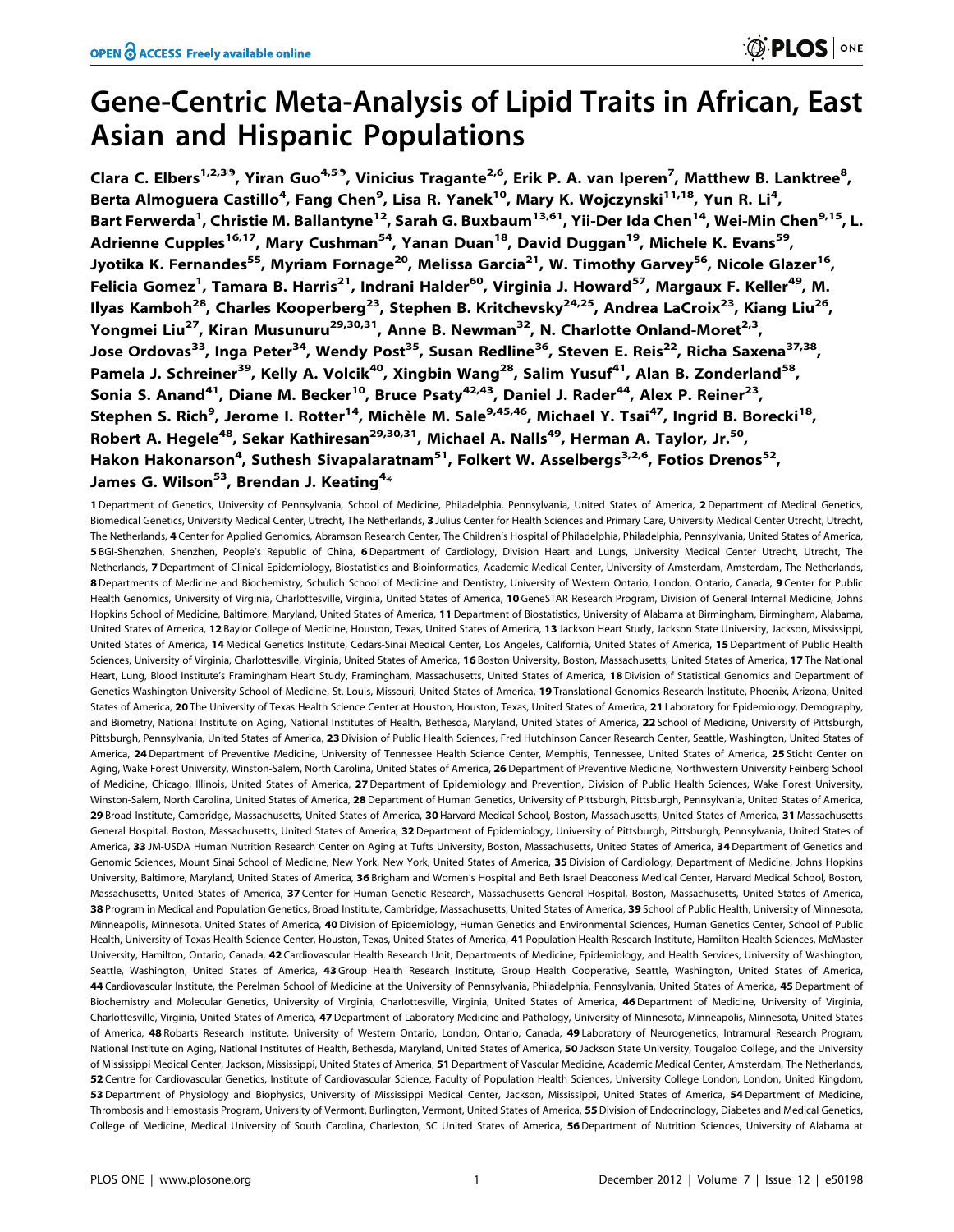Birmingham, Birmingham, Alabama, United States of America, 57 Department of Epidemiology, University of Alabama at Birmingham, Birmingham, Alabama, United States of America, 58 Laboratory of Personality and Cognition, National Institute on Aging, National Institutes of Health, Bethesda, Maryland, United States of America, 59 Health Disparities Unit, National Institute on Aging, National Institutes of Health, Baltimore, Maryland, United States of America, 60 Heart and Vascular Institute, School of Medicine, University of Pittsburgh, Pittsburgh, Pennsylvania, United States of America, 61 School of Health Sciences, Department of Epidemiology and Biostatistics, Jackson State University, Jackson, Mississippi, United States of America

#### Abstract

Meta-analyses of European populations has successfully identified genetic variants in over 100 loci associated with lipid levels, but our knowledge in other ethnicities remains limited. To address this, we performed dense genotyping of  $\sim$ 2,000 candidate genes in 7,657 African Americans, 1,315 Hispanics and 841 East Asians, using the IBC array, a custom  $\sim$  50,000 SNP genotyping array. Meta-analyses confirmed 16 lipid loci previously established in European populations at genome-wide significance level, and found multiple independent association signals within these lipid loci. Initial discovery and in silico follow-up in 7,000 additional African American samples, confirmed two novel loci: rs5030359 within ICAM1 is associated with total cholesterol (TC) and low-density lipoprotein cholesterol (LDL-C) ( $p = 8.8 \times 10^{-7}$  and  $p = 1.5 \times 10^{-6}$  respectively) and a nonsense mutation rs3211938 within CD36 is associated with high-density lipoprotein cholesterol (HDL-C) levels  $(p=13.5\times10^{-12})$ . The rs3211938-G allele, which is nearly absent in European and Asian populations, has been previously found to be associated with CD36 deficiency and shows a signature of selection in Africans and African Americans. Finally, we have evaluated the effect of SNPs established in European populations on lipid levels in multi-ethnic populations and show that most known lipid association signals span across ethnicities. However, differences between populations, especially differences in allele frequency, can be leveraged to identify novel signals, as shown by the discovery of ICAM1 and CD36 in the current report.

Citation: Elbers CC, Guo Y, Tragante V, van Iperen EPA, Lanktree MB, et al. (2012) Gene-Centric Meta-Analysis of Lipid Traits in African, East Asian and Hispanic Populations. PLoS ONE 7(12): e50198. doi:10.1371/journal.pone.0050198

Editor: Yan Gong, College of Pharmacy, University of Florida, United States of America

Received July 6, 2012; Accepted October 22, 2012; Published December 7, 2012

Copyright: © 2012 Elbers et al. This is an open-access article distributed under the terms of the Creative Commons Attribution License, which permits unrestricted use, distribution, and reproduction in any medium, provided the original author and source are credited.

Funding: The CARe Consortium wishes to acknowledge the support of the National Heart, Lung, and Blood Institute and the contributions of the research institutions, study investigators, field staff and study participants in creating this resource for biomedical research. The following nine parent studies have contributed parent study data, ancillary study data, and DNA samples through the Massachusetts Institute of Technology - Broad Institute (N01-HC-65226) to create this genotype/phenotype database for wide dissemination to the biomedical research community: the Atherosclerosis Risk in Communities (ARIC) study, the Cardiovascular Health Study (CHS), the Cleveland Family Study (CFS), the Cooperative Study of Sickle Cell Disease (CSSCD), the Coronary Artery Risk Development in Young Adults (CARDIA) study, the Framingham Heart Study (FHS), the Jackson Heart Study (JHS), the Multi-Ethnic Study of Atherosclerosis (MESA), and the Sleep Heart Health Study (SHHS). C.C.E is supported by a Rubicon grant from the Netherlands Organization for Scientific Research (NWO). F.W.A. is supported by a clinical fellowship from the Netherlands Organisation for Health Research and Development (ZonMw grant 90700342). Additional funding information can be found in the Supporting Information S1. The funders had no role in study design, data collection and analysis, decision to publish, or preparation of the manuscript.

Competing Interests: The authors have declared that no competing interests exist.

\* E-mail: bkeating@mail.med.upenn.edu

. These authors contributed equally to this work.

## Introduction

Plasma levels of circulating total cholesterol (TC), low-density lipoprotein (LDL-C), high-density lipoprotein (HDL-C) and triglycerides (TG) are associated with coronary artery disease (CAD) and are targets for therapeutic intervention [1]. Multiple environmental and genetic factors influence these plasma lipid levels, with heritability estimated to range from 0.28 to 0.78 in twin and family studies  $[2]$ . To date,  $>100$  lipid-associated loci have been described, using studies mainly based on individuals of European ancestry [3]. Together, known variants affecting plasma lipid levels explain 10–12% of the total variance and 25–30% of the genetic variance [3] indicating that other loci and independent signals in established loci are likely to additionally contribute to the trait.

Lipid levels have been demonstrated to vary between ethnic groups [4]. Africans and East Asians have higher levels of HDL-C and lower levels of TG compared to Europeans [5] though the underlying mechanisms of these ethnic differences remain unknown. Genetic contributors to lipid concentrations are less well understood in non-European populations partly due to less well-powered genetic studies being attempted to date and most

genotyping platforms are designed to have optimal coverage in European studies. An important first step towards understanding genetic risk across populations is to establish whether plasma lipid associated loci, identified in Europeans, span across multiple ethnicities or are population-specific. In a recent analysis, most of these known lipid loci had the same direction of association in different ethnic groups as in Europeans, despite presumed differences in linkage disequilibrium (LD) between marker and causal variants in each population [6]. Using regional LD in different ethnicities can help to refine association signals and to distinguish causal variants from correlated markers [7]. Furthermore, independent association signals in established lipid loci in one ethnicity may be useful to highlight causal signal(s) in other ethnicities.

The ITMAT-Broad-CARe (IBC) array (also referred to as the CardioChip or HumanCVD Beadchip [Illumina]) was specifically designed to densely tag  $\sim$  2000 genes with known or potential roles in lipid and cardiovascular traits using  $\sim$  50,000 single nucleotide polymorphisms (SNPs) [8]. Sequencing data from European, African American and Yoruba individuals was included for SNP selection in IBC array development. The IBC array drew upon knowledge of lipid metabolism and cardiovascular physiology, as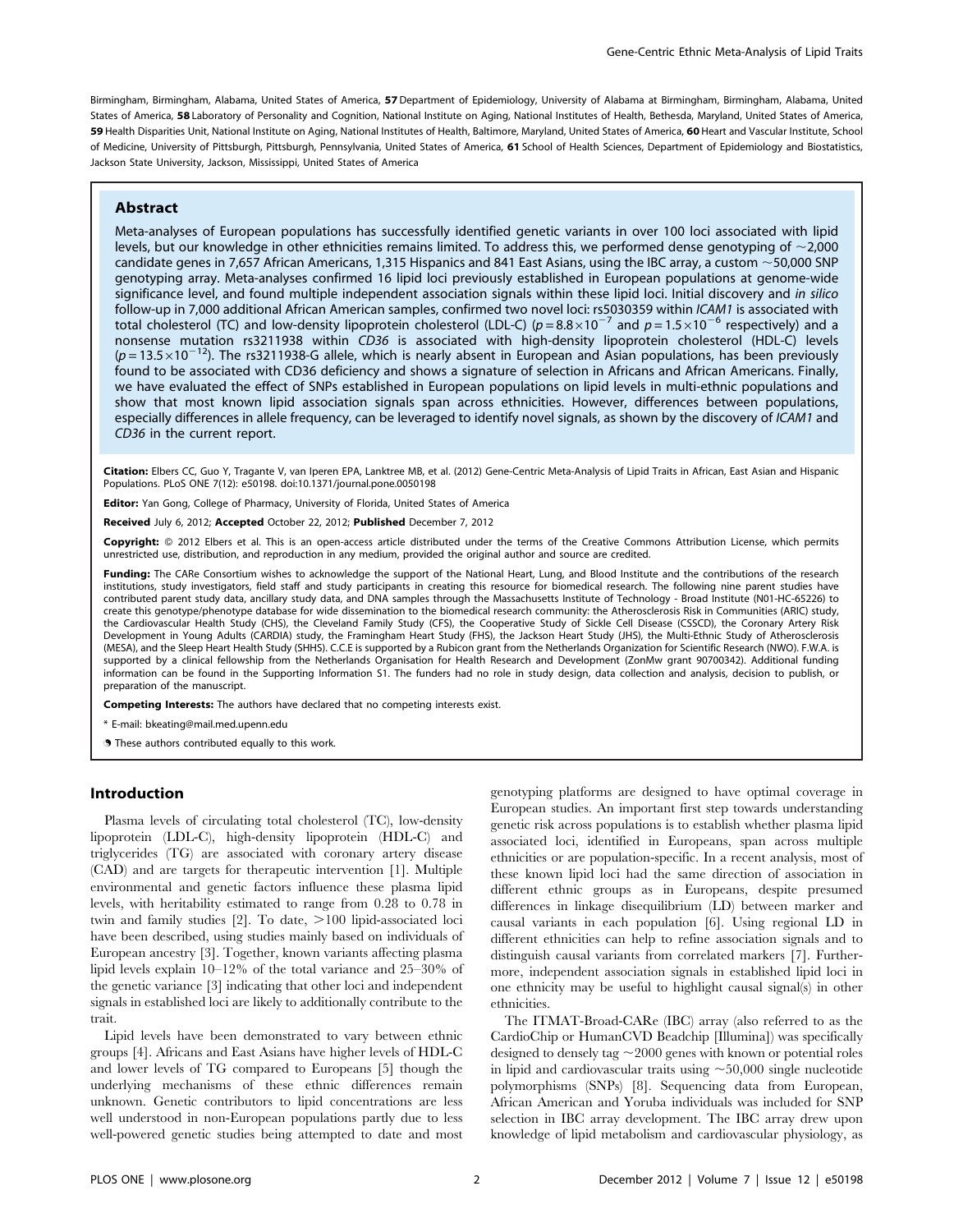well as early GWAS and sequencing studies to target efforts towards regions with higher *a priori* evidence of association, reducing cost per sample, and improving efficiency of replication studies. The IBC array has been successfully used for multiple cardiovascular-related phenotypes [9,10,11,12]. Results are reported elsewhere for the association of lipid phenotypes in European-derived cohorts with variants on the IBC array [13].

In this study we set out to discover novel lipid loci, fine map signals to identify causal genes at implicated loci, and gain a greater understanding of the genetic architecture of lipid traits across ethnicities. Here, we have used the IBC array to examine association results for TC, LDL-C, HDL-C and TG across seven non-European study populations, including African Americans  $(n = 7,657)$ , Hispanics  $(n = 1,315)$  and East Asians  $(n = 841)$ . Using conditional analyses, we sought to identify independent signals from within associated loci. Finally, we assessed the direction of effect in non-Europeans of new and established loci found in European-derived populations, and tested a composite risk score of known loci across ethnicities.

# Materials and Methods

#### Ethics statement

All participants in each of the cohorts gave informed written consent. The Institutional Review Boards (IRBs) of each CARe cohort (i.e., the IRBs for each cohort's field centers, coordinating center, and laboratory center) have reviewed and approved the cohort's interaction with CARe. The study described in this manuscript was approved by the Committee on the Use of Humans as Experimental Subjects (COUHES) of the Massachusetts Institute of Technology.

#### Participating studies

Data from African-American, Hispanic and East Asian participants from seven cohorts were included for this study (Figure 1). Participants were  $\geq 21$  years of age. All seven studies contributed individual-level genotypes and phenotypes. Features of the included cohorts are presented in Table S1 and summary statistics are listed in Table S2. Six replication studies were used comprising African American individuals.

#### Phenotype definitions

Lipid phenotypes were taken from baseline or first measurements for all fasting individuals. All measurements were converted to mmol/L, with TC and HDL-C measurements converted from mg/dL by dividing by 38.67, and TG measurements converted from mg/dL by dividing by 88.57. TG values were log(10) transformed as TG values were not normally distributed. LDL-C was calculated according to Friedewald's formula  $L\text{-}C$  – H - kT where C is total cholesterol, H is HDL-C, L is LDL-C, T is TG and k is  $0.45$  for mmol/L (or  $0.20$  if measured in mg/dl) [14]. If TG values were  $\geq$ 4.51 mmol/L ( $\geq$ 400 mg/dL), then LDL-C was treated as a missing value.

#### Genotyping and quality control

Genotyping in each participating cohort was performed using the IBC array [8]. SNPs were clustered into genotypes using the Illumina Genomestudio software and were subjected to quality control filters at the sample and SNP level, separately within each cohort. Samples were excluded for individual call rates  $\leq 90\%$ , gender mismatch, and duplicate discordance. SNPs were removed for call rates  $<$  95% or Hardy-Weinberg equilibrium (HWE)  $p<10^{-7}$ . Due to low frequency SNPs included in the design, and the aim to capture low frequency variants of large effect across the

combined dataset, we filtered only on minor allele frequency  $(MAF) < 0.005$ .

# Statistical analyses

Evaluation of population stratification. Self-reported ethnicity was verified by multidimensional scaling analysis of identityby-state distances as implemented in PLINK [15], including HapMap panels as reference standards. After pruning of SNPs in linkage disequilibrium  $(r^2>0.3)$ , Eigenstrat was used to compute principal components within each ethnic group separately for use as covariates in the regression analyses [16].

Association testing. Association analysis was performed in each study using an additive genetic model with one degree of freedom. Gender stratified analyses were performed using three multivariate models: Model 1, including 10 principal components (PCs); Model 2, including 10 PCs, age, and lipid medication; and Model 3, including 10 PCs, age, lipid medication, type 2 diabetes (T2D), smoking and BMI. The genomic control inflation factor, lambda, was calculated for each cohort and used for within-study correction before meta-analysis. Genomic control inflation factors  $(\lambda)$  ranged from 1.00 to 1.054.

Meta-analyses within each ethnic group were performed by two independent analysts using a fixed-effect inverse-variance approach in two different software packages: MANTEL (www. broadinstitute.org/ $\sim$ debakker/mantel.html) and METAL [17]. Results were highly concordant, reflecting a robust data analyses pipeline. Additionally, the directions of effect of lead SNPs from previously identified loci from the European IBC array metaanalysis [13] were evaluated for consistency in African Americans, Hispanics and Asians. To gauge an appropriate significance threshold, data from the Candidate gene Association Resource (CARe) IBC array studies [18] which is available on dbGAP (www.ncbi.nlm.nih.gov/gap) were employed and it was determined that after accounting for LD, the effective number of independent tests was  $\sim 26,500$  for African Americans,  $\sim 23,500$ for Hispanics, and  $\sim$ 15,500 for East Asians. This produces experimental or 'array-wide' statistical thresholds of  $p = 1.9 \times 10^{-6}$ ,  $p=2.1\times10^{-6}$  and  $p=3.2\times10^{-6}$ , respectively, to maintain a false positive rate of 5% for each of the three ethnic groups. While we have adopted these 'array-wide' statistical thresholds for this study, we also highlight loci associated at a more conventional genomewide significance threshold of  $p<5.0\times10^{-8}$ .

Additionally, the  $I^2$  statistic was calculated to quantify the proportion of total variation due to heterogeneity, as described previously [19].

Conditional Analyses. Loci harboring evidence for association of  $P<1\times10^{-5}$  in African Americans were examined for the presence of multiple, independent signals via conditional analyses in PLINK [15]. A term was added to the regression model including the lead SNP as a covariate, and SNPs within a  $+/$  $-500$  kb region were evaluated for significance. A locus-specific Bonferroni correction, as employed in previous IBC studies [20], was applied to determine significance of independent signals within candidate genes genotyped at each locus. On average, the windows contained 195.2 ( $\pm$ 107.0) variants with a range between 12 for ACADL and 359 for PCSK9. Because of limited power due to low sample size, we did not perform conditional analyses in Hispanics and East Asians.

Genetic Risk Score Analyses and direction of effect. Within each ethnic group, we generated a genetic risk score using 28 SNPs for TC, 20 SNPs for LDL-C, 24 SNPs for HDL-C, and 21 SNPs for TG that had been found to be arraywide significant ( $p = 2.6 \times 10^{-6}$ ) in the European-ancestry IBC meta-analysis [21] (Table S3), weighted by the beta as described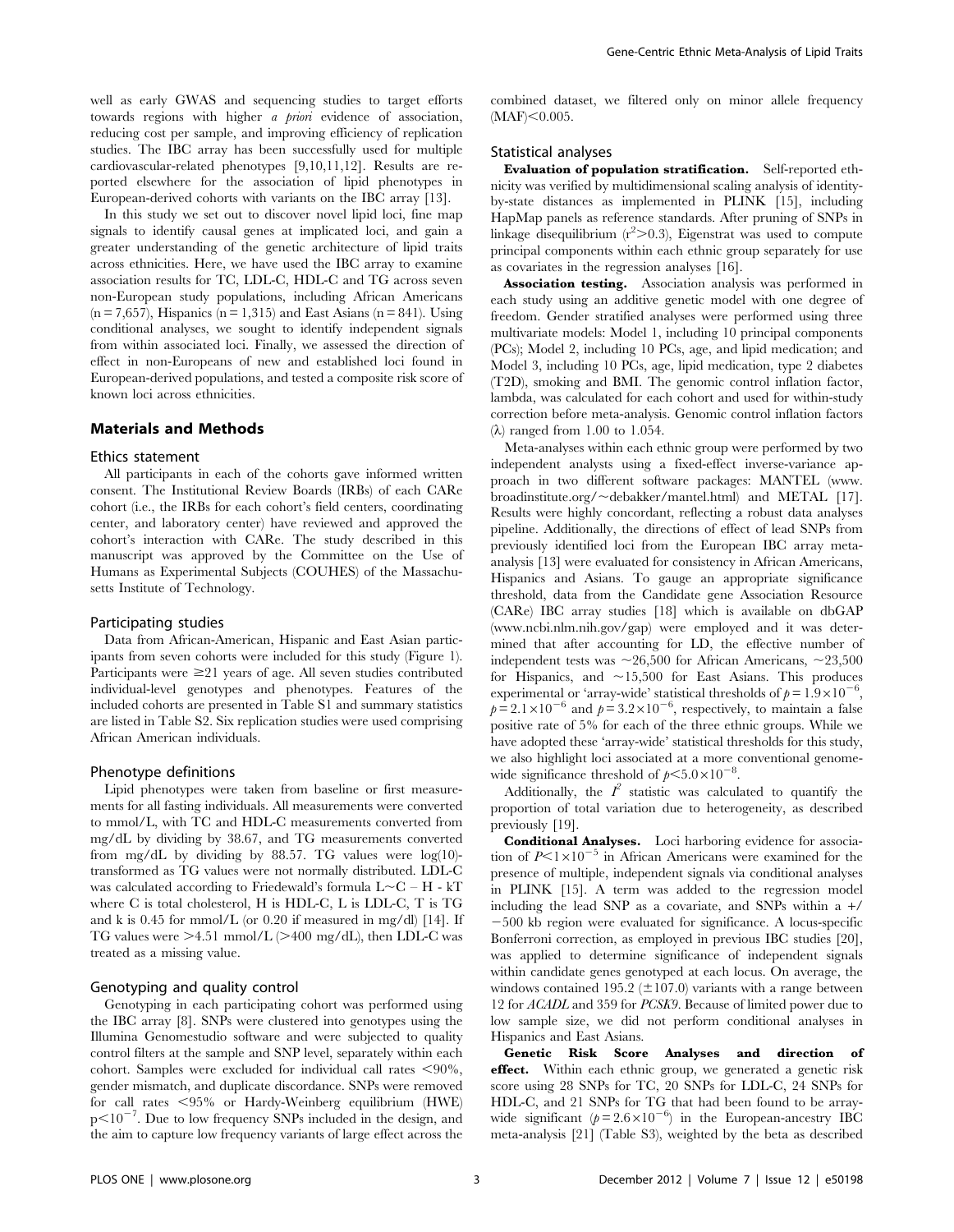

Figure 1. Schematic design of study for the multi-ethnic IBC-Lipid association meta-analysis. The workflow includes primary analyses and secondary analyses. Details can be found in the text. doi:10.1371/journal.pone.0050198.g001

previously [22,23]. To account for missing data we adjusted the values for the number of genotyped risk alleles per individual. We evaluated for each ethnic group the contribution of the weighted genetic risk score to TC, HDL-C, LDL-C and TG in linear regression models adjusting for 10 PCs. Additionally, we compared the relative betas across quartiles of risk by linear regression. These loci were additionally investigated to study direction of effect across ethnicities.

# Replication

In order to confirm putative novel loci, we replicated previously undetected lipid signals ( $p<1.0\times10^{-5}$ ) in 7,000 African American individuals from six replication cohorts and in 61,636 samples from the European-ancestry IBC meta-analysis [21]. Recent power analyses suggest that large-scale multi-ethnic association studies may have greater statistical power to detect causal alleles because of random genetic drift elevating global risk variants to higher allele frequency in some populations [24]. All but one replication studie provided summary results of SNPs that were genotyped on platforms other than the IBC array, or imputed using 1000 Genomes data. Features of the replication datasets included in this meta-analysis are described in Table S1.

### Results

# Meta-analyses of African, Hispanic and East Asian populations

Meta-analyses of IBC array association results for plasma TC, LDL-C, HDL-C and TG levels in five African American studies  $(n = 7,657)$ , two Hispanic studies  $(n = 1,315)$  and three East Asian studies  $(n = 841)$  were performed independently. Results of different association models did not differ substantially. Therefore, results of model 1, an additive model with 10 PCs as covariates, are presented in the main text (Table 1) and results of other models are presented in the supplements (Table S4). After fixed-effect inverse-variance meta-analysis, we found that 23, five and two loci in African Americans, Hispanics and East Asian samples respectively, were significantly associated with a lipid trait at their respective array-wide significance thresholds, with twelve, three and one loci respectively surpassing the traditional genome-wide significance threshold (see Table 1; Figure 1). Two of these loci, intercellular adhesion molecule 1 (ICAM1) and CD36 molecule thrombospondin receptor (CD36), have not previously been reported to be associated with a lipid trait in a large-scale genomic study (Figure 2).

African Americans. We found five independent loci that were associated with TC at the genome-wide significance threshold. Four of these signals were SNPs lying within previously described loci: *LDLR* (rs6511720,  $p = 1.4 \times 10^{-13}$ ); CELSR2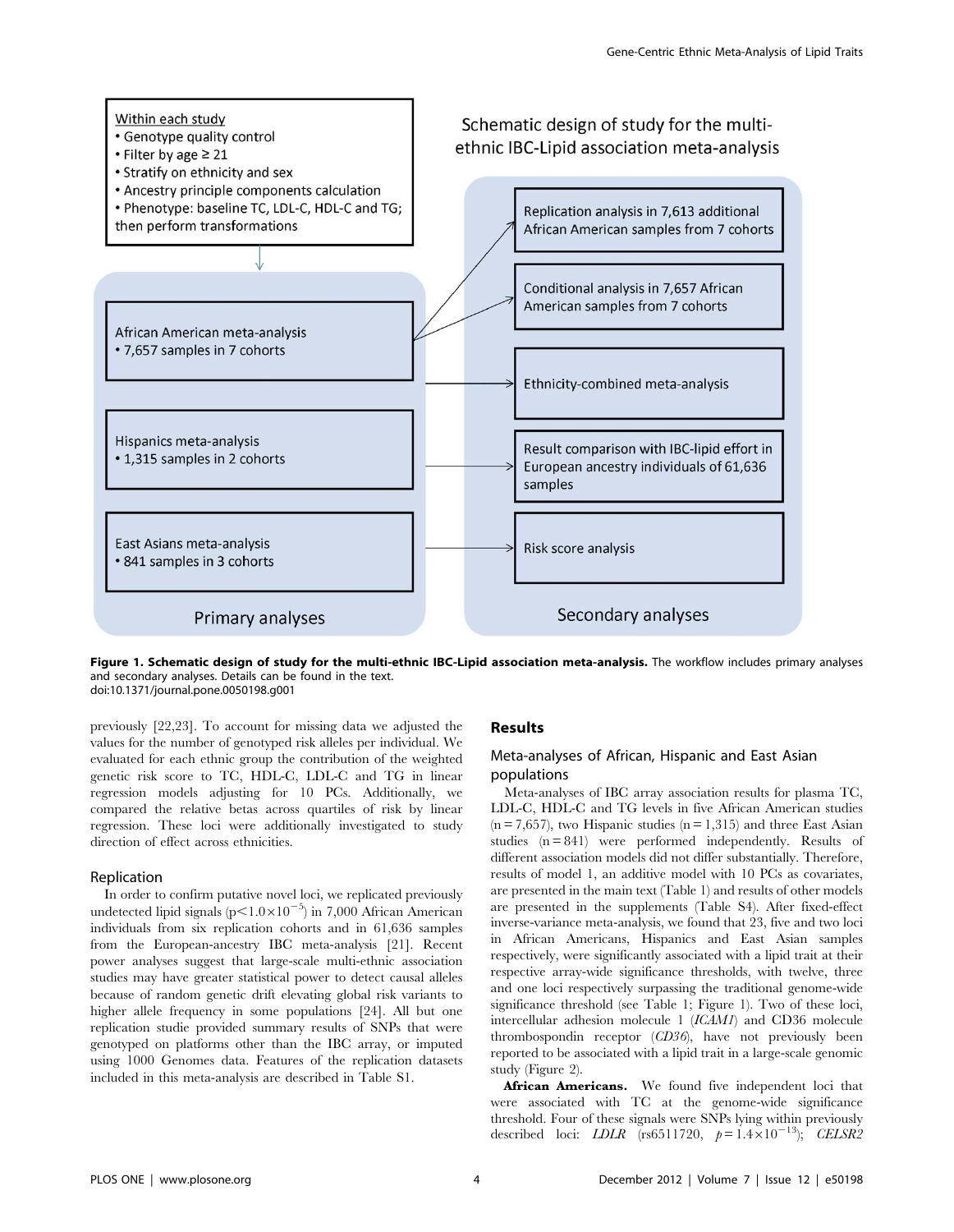



Position on chr19 (Mb)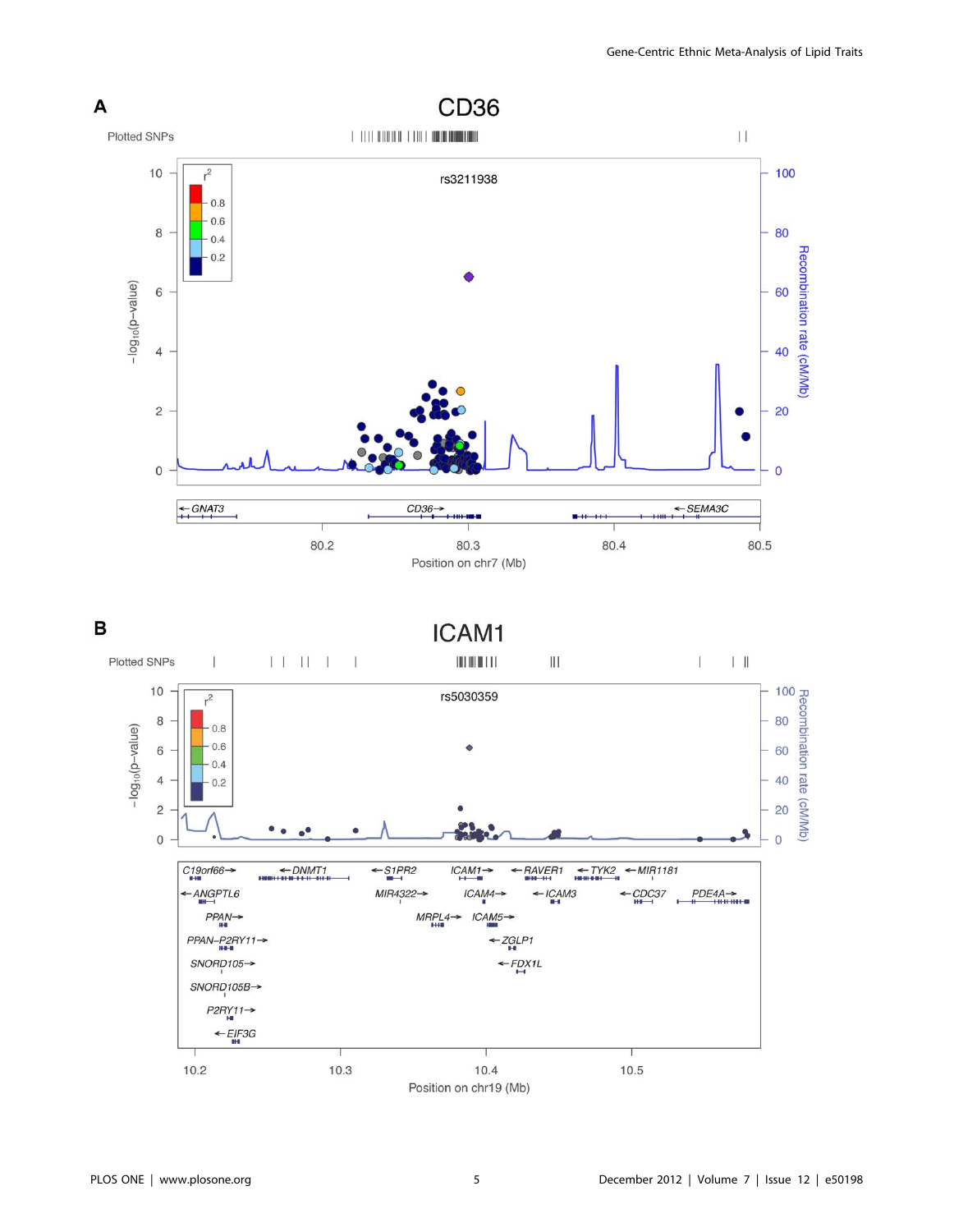Figure 2. Regional plots for novel lipid loci with array-wide significant regions in IBC meta-analysis of African ancestry. A. CD36 region, **B.** ICAM1 region. Loci are shown as the lead SNP with a flanking region depicting the candidate gene and nearby genes included on the array. The purple diamond represents the lead SNP in the IBC meta-analysis and the dots represent the surrounding SNPs, with the different colors showing the LD relationship with the lead SNP based on YRI HapMap II information. - log10 p-values for association with HDL-C (for CD36) and TC (for ICAM1) are shown for each SNP (left-hand axis). Recombination rates in YRI HapMap II is shown in blue traces (right-hand axis). doi:10.1371/journal.pone.0050198.g002

 $(rs12740374, p=4.4\times10^{-13})$ ; APOE  $(rs389261, p=2.1\times10^{-11})$ and *PCSK9* (rs11806638,  $p = 2.00 \times 10^{-9}$ ), while one signal was a novel SNP within *ICAM1* (rs5030359,  $p = 5.2 \times 10^{-9}$ ). Three SNPs in the previously known loci, *CELSR2* (rs12743074,<br>  $p=1.9\times10^{-17}$ ), *APOE* (rs389261,  $p=1.0\times10^{-12}$ ) and *PCSK9* (rs11800231,  $p = 1.0 \times 10^{-10}$ ) reached genome-wide significance for association with LDL-C. We also identified a novel signal within *ICAM1* (rs5030359,  $p = 1.1 \times 10^{-7}$ ) that is associated with LDL-C in African Americans at array-wide significance. Genomewide significant association with HDL-C was observed for three SNPs in previously identified loci within CETP (rs17231520  $p = 2.0 \times 10^{-46}$ ), LPL (rs13702  $p = 1.3 \times 10^{-9}$ ) and LIPC (rs2070895  $p=4.2\times10^{-8}$ . Of the array-wide significant loci, rs3211938 within  $CD36(p=3.1\times10^{-7})$  has been previously described to be associated with HDL-C in a candidate gene study of 2,020 African Americans [25] but had not previously been identified in a largescale genomic study. For TG, we identified one association signal, rs12721054, within the previously reported APOE locus with TG with at genome-wide significance  $(p=1.0\times10^{-21})$ .

Hispanics. Genome-wide significant association with HDL-C was observed for two SNPs in previously identified loci within CETP (rs3764261,  $p = 3.4 \times 10^{-11}$ ) and LIPC (rs8034802,  $p = 1.8 \times 10^{-8}$ ). For TG, we identified one genome-wide signal within the previously reported APOA5 locus (rs10750097,  $p = 2.1 \times 10^{-12}$ . Genome-wide significant association for TC and LDL-C was not observed in our Hispanic populations.

East Asians. In East Asians, the rs662799 variant within ZNF259/APOA5 was significantly associated with TG  $(p=1.6\times10^{-13})$ . The opposite allele of the same SNP was studywide significantly associated with HDL-C. Genome-wide or studywide significant genetic association was not observed for LDL-C or TC in our East Asian populations.

# Independent signals within single genetic loci in African Americans

The current investigation using the IBC array included rare SNPs at candidate loci collected in sequencing data from Europeans and Africans and dense genotyping, which can potentially be used to identify independent signals for lipids within genes at known or novel loci. We repeated association studies conditioning on the lead SNP in 23 loci with  $P<1.0\times10^{-5}$ . After Bonferroni correction for the number of SNPs at each candidate gene locus, we found independent lipids signals at the LDLR, APOE, PCSK9 and APOB loci for TC, at the APOE, PCSK9, LDLR, and APOB loci for LDL-C, at the APOC1/APOE, and LPL loci for TG and at the CETP, LPL, CD36 and the TRADD/LCAT for HDL-C (Table 2).

Three loci harbored two independent signals at genome-wide significance. The alleles rs6511720-G (risk allele frequency  $[RAF] = 0.86$ ) and rs17242787-T ( $RAF = 0.98$ ) within the *LDLR* gene showed association with TC with a p-value of  $1.04 \times 10^{-13}$ and  $4.7\times10^{-9}$  respectively in the original analyses. After conditioning on rs6511720-G, the p value for rs17242787-T remained significant ( $p = 2.4 \times 10^{-10}$ ). Also for LDL-C, we found two independent genome-wide significant signals within the APOE locus: rs389261-A  $(RAF = 0.25)$  and rs283813-T  $(RAF = 0.67)$ . Furthermore, the SNPs  $rs17231520-A$   $(RAF = 0.07)$  and rs4783961-A ( $RAF = 0.44$ ) within the CETP gene were both strongly associated with HDL-C and after conditioning on the lead signal, the secondary signal remained significant with  $p= 2.8\times10^{-20}$ . Interestingly, the newly identified CD36 locus also harbored two independent signals, with the second signal showing association with locus-wide significance. The  $r^2$  between the two SNPs in HapMap-YRI was 0.118.

#### Replication

In order to confirm putative novel signals, we carried out *in silico* follow-up of ten SNPs within novel loci and previously unreported SNPs within known lipid-associated loci  $(P<1.0\times10^{-5})$  in six African American studies, comprising together 7,000 samples. Only HeartSCORE was genotyped using the IBC array and provided association results for all SNPs. All other replication studies contributed association results for up to seven genotyped and imputed SNPs. Imputed SNPs were only included in the study when passing the 95% confidence threshold. Combined metaanalysis of the discovery and replication studies led to genomewide significant signals at the CD36 locus ( $p = 13.5 \times 10^{-12}$ ; Table 3) for association with HDL-C. A signal within ACADL was not significant after meta-analysis of the discovery and replication studies. However, the direction of effect was consistent with our discovery dataset in three of six studies, so it is possible that the signal has a weak effect and the locus is undetectable due to limited statistical power. Also, previously unidentified signals in known lipid loci showed genome-wide significant association in the combined discovery and replication meta-analysis: rs11806638 within PCSK9 was found to be associated with TC; rs389261 within APOE was associated with LDL-C levels; rs17231520 within the CETP locus and rs35673026 within the LCAT locus were found to be associated with HDL-C; and rs12721054 within APOE was associated with TG levels (Table 3).

# Comparison of lipid loci in African Americans to Europeans

Utilizing the results of each of the meta-analyses from the three available ethnicities, we sought to refine localization of known lipid signals or reveal novel independent signals within known loci based upon differential LD (see Table 1). The dense genotyping within each locus on the IBC array enabled detailed comparisons of loci that harbored array-wide significant SNPs in Africans Americans, Hispanics and East Asians as well as in the IBC metaanalysis of up to 61,636 individuals of Europeans ancestry [21] (see Table 1 and Table S3).

The strongest signal for HDL-C in African Americans is rs17231520 within *CETP* ( $p = 2.0 \times 10^{-46}$ ; Table 1). This SNP is associated with HDL-C in the same direction in Europeans with  $p=3.3\times10^{-4}$ . However, in Europeans there is less power to detect this signal at array-wide significance, as the MAF in Europeans is only 0.2% (versus 7% in African Americans) and was screened out in many European studies for the IBC meta-analysis. Furthermore, rarer variants are often not correctly clustered optimally during QC, making them less likely to pass the standard quality control (including genotyping threshold or HWE check). This is also observed for the most strongly associated SNPs within CD36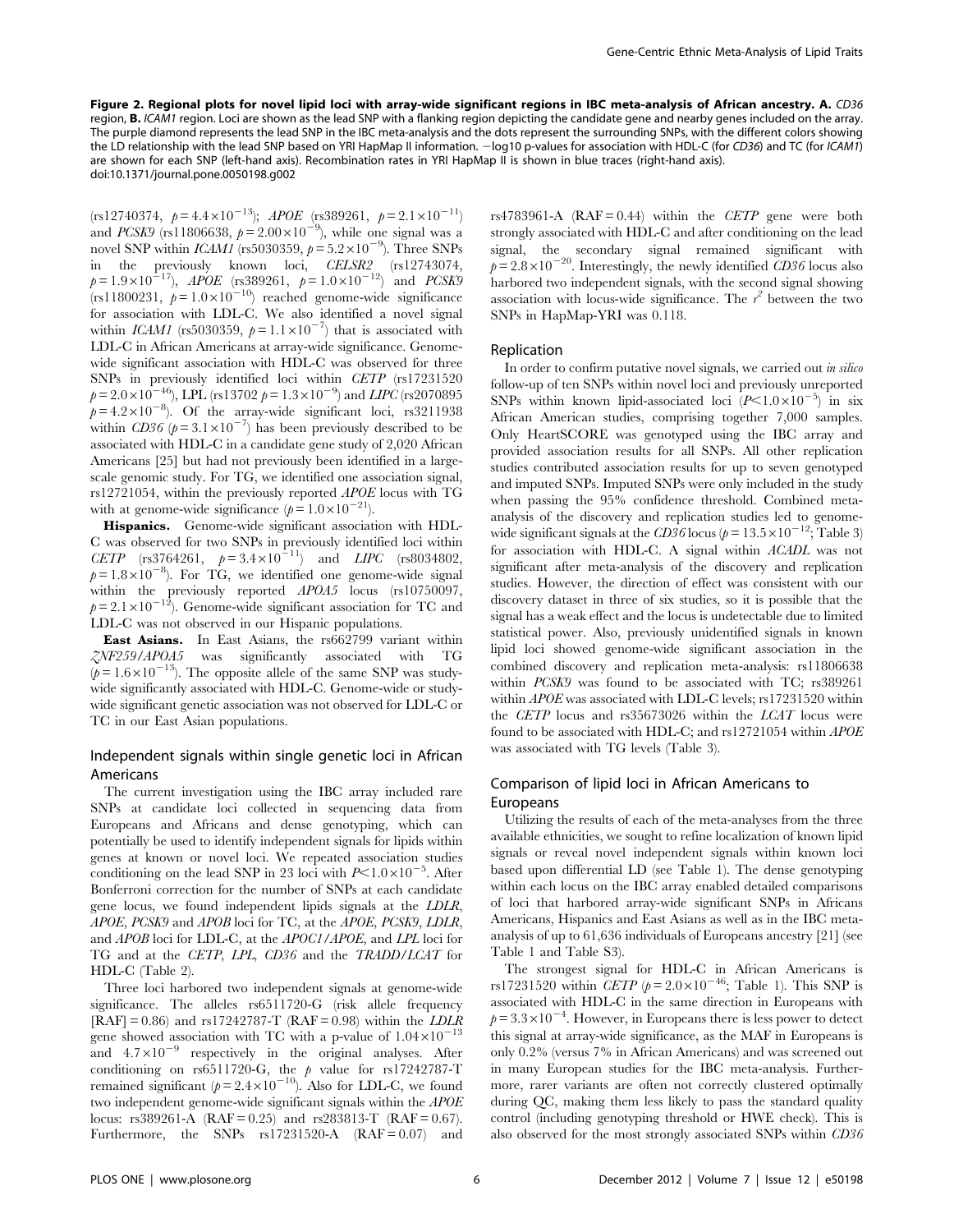Table 1. Associated loci with lipid traits in individuals of African, East Asian and Hispanic ancestry. Table 1. Associated loci with lipid traits in individuals of African, East Asian and Hispanic ancestry.

| African-Americans       |                          |           |                       |            |          |                |                 |                       |                |                  | Results IBC Europeans |                       |                                         |
|-------------------------|--------------------------|-----------|-----------------------|------------|----------|----------------|-----------------|-----------------------|----------------|------------------|-----------------------|-----------------------|-----------------------------------------|
| Trait                   | ຣ້                       | 웁         | <b>Candidate Gene</b> | <b>SNP</b> |          | Risk alleleRAF | Beta (SE)       | Δ.                    | <u>이</u><br>ಸಿ | RAF              | Beta (SE)             | Δ.                    | % 12                                    |
| ٢                       | $\overline{ }$           | 55290748  | PCSK9                 | rs11806638 | U        | 0.68           | 0.11 (0.018)    | $1.99 \times 10 - 9$  | $\infty$       | 0.94             | 0.01 (0.013)          | 0.28                  | $\circ$                                 |
| $\overline{L}$          | $\overline{\phantom{0}}$ | 109619113 | CELSR2                | rs12740374 | ပ        | 0.75           | 0.14 (0.019)    | $4.43 \times 10 - 13$ | $\circ$        | 0.76             | 0.13 (0.008)          | $1.79 \times 10 - 63$ | 34.5                                    |
| F                       | $\sim$                   | 21119200  | APOB                  | rs12720826 | $\vdash$ | 0.87           | 0.13 (0.025)    | $7.84 \times 10 - 8$  | $\circ$        | 0.999            | $\lessgtr$            | $\lessgtr$            | $\stackrel{\triangle}{\ge}$             |
| F                       | $\sim$                   | 210769915 | ACADL                 | rs6739874  | $\vdash$ | 0.05           | (0.038)<br>0.17 | $4.65 \times 10 - 6$  | $\circ$        | 0.18             | $\lessgtr$            | $\lessgtr$            | $\mathop{\leq}\limits_{\mathop{\bf Z}}$ |
| μ                       | $\overline{6}$           | 10249462  | ICAM1                 | rs5030359  | U        | 0.99           | (0.098)<br>0.57 | $5.22 \times 10 - 9$  | $\circ$        | 0.998            | ₹                     | ₹                     | $\stackrel{\leq}{\geq}$                 |
| $\overline{\mathsf{L}}$ | $\overline{6}$           | 11063306  | LDLR                  | rs6511720  | G        | 0.86           | 0.18(0.024)     | $1.39 \times 10 - 13$ | 26.2           | 0.88             | 0.17 (0.009)          | $1.81 \times 10 - 73$ | 24.3                                    |
| $\overline{L}$          | $\overline{6}$           | 50112183  | APOE                  | rs389261   | $\prec$  | 0.25           | (0.020)<br>0.13 | $2.07 \times 10 - 11$ | $\circ$        | 0.001            | $\lessgtr$            | $\lessgtr$            | $\stackrel{\triangle}{\ge}$             |
| LDL-C                   | $\overline{\phantom{0}}$ | 55290528  | PCSK9                 | rs11800231 | G        | 0.83           | 0.14 (0.022)    | $1.02 \times 10 - 10$ | 37.3           | 0.96             | 0.009 (0.015)         | 0.60                  | $\circ$                                 |
| <b>LDL-C</b>            | $\overline{ }$           | 109619113 | CELSR2                | rs12740374 | U        | 0.75           | (0.019)<br>0.16 | $1.92 \times 10 - 17$ | 0.8            | 0.75             | 0.12 (0.007)          | $2.62 \times 10 - 66$ | 41.6                                    |
| LDL-C                   | $\sim$                   | 21141826  | APOB                  | rs562338   | G        | 0.4            | 0.09 (0.017)    | $6.54 \times 10 - 8$  | $\circ$        | 0.82             | 0.12 (0.008)          | $7.38 \times 10 - 51$ | $\circ$                                 |
| <b>LDL-C</b>            | F                        | 61641042  | HOdy                  | \$1801689  | $\cup$   | 0.007          | 0.49 (0.098)    | $4.70 \times 10 - 7$  | 25.5           | 0.03             | 0.11 (0.016)          | $8.57 \times 10 - 12$ | $\circ$                                 |
| LDL-C                   | $\overline{6}$           | 10249462  | ICAM1                 | rs5030359  | ں        | 0.99           | 0.51 (0.096)    | $1.09 \times 10 - 7$  | $\circ$        | 0.998            | $\lessgtr$            | $\lessgtr$            | $\stackrel{\leq}{\geq}$                 |
| <b>LDL-C</b>            | $\overline{\mathsf{o}}$  | 11059187  | LDLR                  | rs17248720 | $\cup$   | 0.73           | 0.11 (0.019)    | $7.13 \times 10 - 10$ | $\circ$        | 0.88             | 0.16 (0.009)          | $8.81 \times 10 - 72$ | 37.5                                    |
| LDL-C                   | $\overline{6}$           | 50112183  | APOE                  | rs389261   | ⋖        | 0.25           | 0.14 (0.020)    | $1.03 \times 10 - 12$ | $\circ$        | 0.001            | $\lessgtr$            | $\lessgtr$            | ≨                                       |
| HDL-C                   | $\overline{ }$           | 80138385  | CD36                  | \$211938   | U        | 0.09           | 0.06 (0.012)    | $3.09 \times 10 - 7$  | 28.3           | 0.0005           | $\lessgtr$            | $\lessgtr$            | $\stackrel{\triangle}{\ge}$             |
| HDL-C                   | $\infty$                 | 19868772  | $LPL$                 | rs13702    | $\cup$   | 0.51           | 0.04 (0.007)    | $1.34 \times 10 - 9$  | 46.8           | $0.\overline{3}$ | 0.04 (0.002)          | $3.57 \times 10 - 74$ | 24                                      |
| HDL-C                   | $\overline{15}$          | 56511231  | <b>TIPC</b>           | s2070895   | $\prec$  | 0.51           | 0.04 (0.007)    | $4.16 \times 10 - 8$  | $\circ$        | 0.21             | 0.04 (0.002)          | $9.76 \times 10 - 58$ | 41.2                                    |
| HDL-C                   | $\frac{6}{2}$            | 55553328  | CETP                  | rs17231520 | ⋖        | 0.07           | 0.19 (0.013)    | $2.03 \times 10 - 46$ | 14.5           | 0.002            | 0.16 (0.044)          | $3.28 \times 10 - 04$ | $\circ$                                 |
| HDL-C                   | $\frac{6}{2}$            | 66534352  | LCAT                  | rs35673026 | $\vdash$ | 0.004          | 0.28 (0.059)    | $2.40 \times 10 - 6$  | $\circ$        | 0.001            | $\lessgtr$            | $\lessgtr$            | $\stackrel{\triangle}{\geq}$            |
| $\overline{C}$          | $\sim$                   | 27584444  | GCKR                  | rs1260326  | $\vdash$ | 0.15           | 0.06 (0.012)    | $5.54 \times 10 - 7$  | 13.7           | 0.41             | 0.06 (0.003)          | $1.56 \times 10 - 83$ | 32.6                                    |
| ပြ                      | $\infty$                 | 19864004  | ΓPL                   | rs328      | U        | 0.93           | 0.08(0.016)     | $1.74 \times 10 - 7$  | 19.9           | 0.9              | 0.08 (0.005)          | $5.73 \times 10 - 16$ | 38.1                                    |
| ဥ                       | $\equiv$                 | 116170289 | APOA5                 | rs9804646  | U        | 0.65           | 0.04 (0.009)    | $2.55 \times 10 - 6$  | 2.3            | 0.92             | 0.02 (0.005)          | $1.57 \times 10 - 7$  | 11.4                                    |
| ပို                     | e,                       | 50114427  | APOE                  | rs12721054 | ⋖        | 0.89           | 0.12 (0.013)    | $1.01 \times 10 - 21$ | 27             | 0.998            | $\lessgtr$            | ₹                     | $\stackrel{\triangle}{\geq}$            |
| East Asians             |                          |           |                       |            |          |                |                 |                       |                |                  | Results IBC Europeans |                       |                                         |
| Trait                   | ຮ້                       | 웁         | Candidate Gene        | SNP        |          | Risk alleleRAF | Beta (SE)       | Δ.                    | 으<br>S,        | RAF              | Beta (SE)             | Δ.                    | % 12                                    |
| HDL-C                   | $\equiv$                 | 116168917 | ZNF259/APOA5          | rs662799   | ⋖        | 0.71           | 0.09(0.018)     | $8.91 \times 10 - 7$  | $\circ$        | 0.93             | 0.03 (0.004)          | $1.42 \times 10 - 18$ | 28.3                                    |
| ပ္                      | Ξ                        | 116168917 | ZNF259/APOA5          | rs662799   | U        | 0.29           | 0.21 (0.029)    | $1.57 \times 10 - 13$ | 28.4           | 0.07             | 0.1102 (0.0058)       | $5.93 \times 10 - 89$ | 58                                      |
| Hispanics               |                          |           |                       |            |          |                |                 |                       |                |                  | Results IBC Europeans |                       |                                         |
| Trait                   | ຮ້                       | 읎         | Candidate Gene        | SNP        |          | Risk alleleRAF | Beta (SE)       | Δ.                    | ≌<br>S,        | RAF              | Beta (SE)             | Δ                     | % 12                                    |
| ٢                       | $\overline{a}$           | 109619113 | CELSR2                | rs12740374 | G        | 0.78           | 0.22 (0.045)    | $7.88 \times 10 - 7$  | 41.5           | 0.76             | 0.13 (0.008)          | $1.79 \times 10 - 63$ | 34.5                                    |
| $\overline{r}$          | $\overline{\phantom{a}}$ | 130896484 | MMP17                 | rs10902456 | G        | 0.73           | 0.19 (0.043)    | $6.96 \times 10 - 6$  | $\circ$        | 0.69             | $-0.005(0.006)$       | 0.40                  | $\circ$                                 |
| <b>LDL-C</b>            | $\overline{\phantom{0}}$ | 109619113 | CELSR2                | rs12740374 | G        | 0.78           | 0.21 (0.040)    | $1.10 \times 10 - 7$  | 25.8           | 0.76             | 0.13 (0.008)          | $2.62 \times 10 - 66$ | 34.5                                    |
| <b>DL-C</b>             | <u>وا</u>                | 47603609  | <b>LIPE</b>           | rs34052647 | U        | 0.96           | 0.43 (0.098)    | $9.65 \times 10 - 6$  | $\circ$        | 0.999            | ≸                     | $\lessgtr$            | $\stackrel{\triangle}{\geq}$            |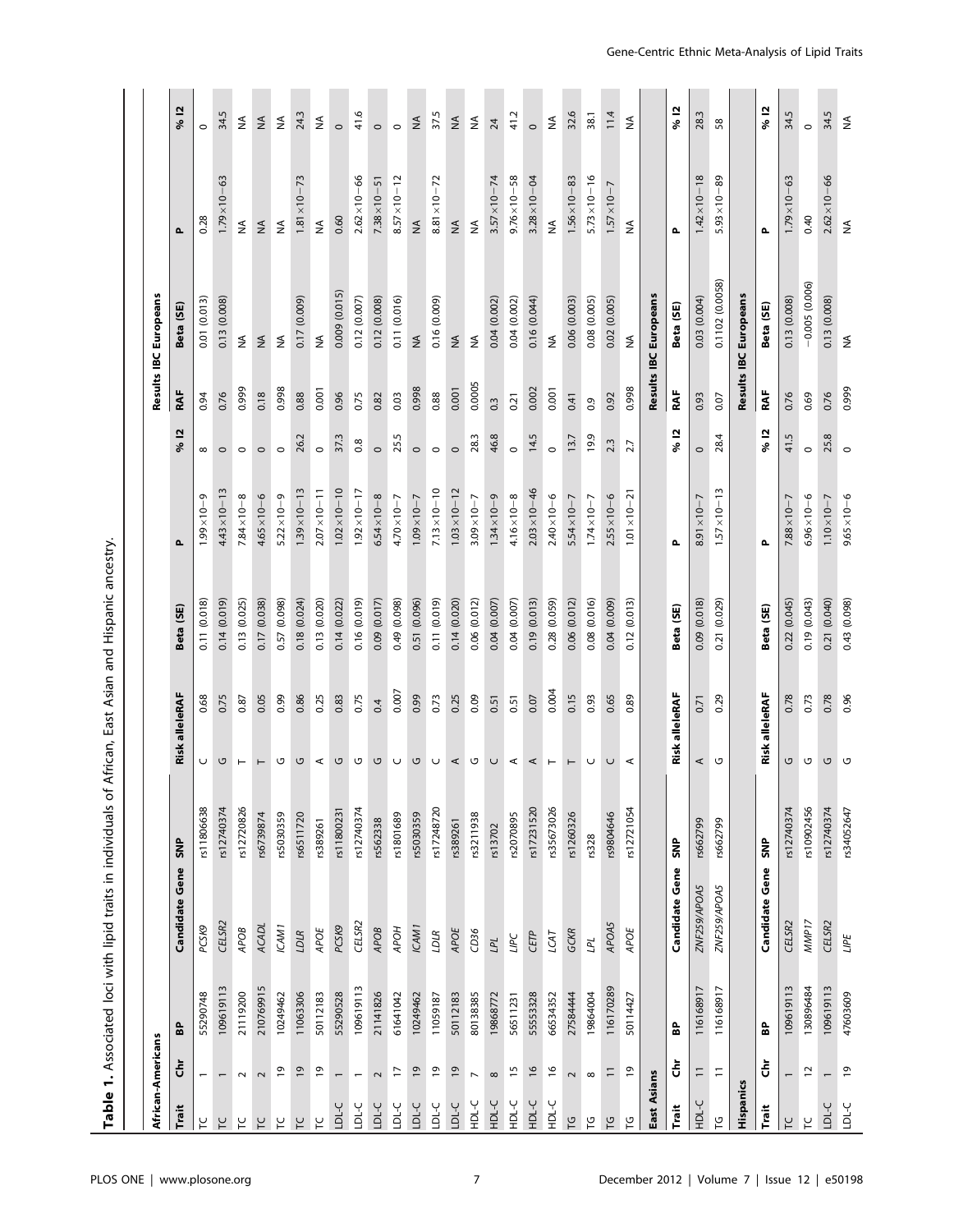| Hispanics  |           |                                       |                                                                             |            |                |                |              |                         |      |       | Results IBC Europeans |                        |      |
|------------|-----------|---------------------------------------|-----------------------------------------------------------------------------|------------|----------------|----------------|--------------|-------------------------|------|-------|-----------------------|------------------------|------|
| Trait      | Chr<br>BP |                                       | Candidate Gene SNP                                                          |            | Risk alleleRAF |                | Beta (SE)    |                         | % 12 | RAF   | Beta (SE)             |                        | % 12 |
| しこ         |           | 202392868                             | REN                                                                         | rs11571087 |                | $\overline{0}$ | 0.28 (0.060) | $2.58 \times 10 - 6$    | 53   | 0.03  | 0.006 (0.006)         | 0.89                   | 13.1 |
| -C<br>FL-C |           | 149905771                             | AGTR1                                                                       | rs12721308 | ヮ              | 0.01           | 0.27(0.060)  | $4.95 \times 10 - 6$    |      | 0.001 | ≸                     | ≸                      | ≨    |
| HDL-C 15   |           | 56512084                              | LIPC                                                                        | rs8034802  |                | 0.48           | 0.07 (0.012) | $1.82 \times 10 - 8$    | 2.5  | 0.28  | 0.03 (0.002)          | $4.86 \times 10 - 43$  | 18.2 |
| HDL-C 16   |           | 55550825                              | CETP                                                                        | rs3764261  |                | 0.31           | 0.08(0.012)  | $3.42 \times 10 - 11$   | 63.2 | 0.31  | 0.07 (0.002)          | $8.45 \times 10 - 270$ | 65.3 |
| ۲G         |           | 11 16169250                           | <b>APOA5</b>                                                                | rs10750097 | ט<br>          | 0.4            | 0.14(0.020)  | $2.14 \times 10 - 12$ 0 |      | 0.21  | 0.07 (0.004)          | $4.16 \times 10 - 93$  | 52.9 |
|            |           | doi:10.1371/journal.pone.0050198.t001 | Chr chromosome, BP base pair, RAF risk allele frequency, SE standard error. |            |                |                |              |                         |      |       |                       |                        |      |

Gene-Centric Ethnic Meta-Analysis of Lipid Traits

(rs3211938) and LCAT (rs35673026) for HDL-C in African-Americans, as they show the same direction of effect in Europeans, but do not reach significance, given low MAF and absence in the majority of European studies for IBC meta-analysis. For two loci, LIPC and LPL, the strongest associated SNP in African Americans for HDL-C was the same or among the most highly associated SNPs in Europeans. Also, for the LDL-C-associated loci CELSR2, APOB, APOH and LDLR, the strongest signals in African Americans did overlap or represented similar signals that were highly associated with LDL-C in Europeans. The newly identified SNP for LDL-C, rs5030359 within ICAM1, has an observed MAF of 0.8% in African Americans and 0.2% in Europeans. In Europeans, this SNP is not associated with LDL-C  $(p = 0.3231)$ , but the SNP is only present in very few European studies that are included in the IBC meta-analysis. The most associated signals within PCSK9 and APOE in African Americans are different, independent signals compared to the most associated SNPs within these loci in Europeans. Again, both signals are common in African Americans and have very low frequencies in Europeans: MAF for SNPs in PCSK9 and APOE are 17% and 25% in African Americans and 0.5% and 0.1% in Europeans respectively.

Among the array-wide statistically significant loci that were associated with TG in African Americans, three SNPs within GCKR, LPL and APOA5 were the same as or amongst the most highly associated SNPs in Europeans. SNP rs12721054 in APOE appeared to be a novel independent signal for TG in African Americans. This SNP showed an opposite effect in Europeanderived cohorts, although it was observed rarely in the metaanalysis of European populations  $(MAF = 0.2\%)$  [13].

For TC, we observed the same pattern as for other lipid traits. The strongest associated SNPs within loci associated with TC overlapped with the same signals in Europeans (SNPs within CELSR2, APOB, LDLR and APOE), or were independent signals in African Americans that could not be replicated in Europeans because of low frequency (PCSK9, ACADL and ICAM1).

# Direction of effect concordance with lead SNPs identified in European populations

Direction of effect across different ethnicities was studied for 28 previously established TC risk loci, 20 LDL-C loci, 24 HDL-C loci, and 21 TG associated loci. Not all SNPs passed the initial quality control, so number of investigated SNPs differed by trait and ethnicity (Table S3).

Concordance in direction of effect was observed for 21/27  $(p= 0.033)$ , 15/20  $(p= 0.102)$ , 16/23  $(p= 0.176)$  and 19/21  $(p= 0.004)$  association signals for TC, LDL-C, HDL-C and TG, respectively, between Europeans and African Americans; 23/28  $(p= 0.011)$ , 16/20  $(p= 0.047)$ , 21/23  $(p= 0.002)$  and 19/21  $(p= 0.004)$  SNPs were concordant in direction of effect for TC, LDL-C, HDL-C and TG respectively between Europeans and Hispanics. Finally,  $17/24$  SNPs for TC ( $p = 0.140$ ),  $11/16$  SNPs for LDL-C ( $p = 0.279$ ), 16/29 SNPs for HDL-C ( $p = 0.196$ ) and 17/21  $(p= 0.035)$  SNPs for TG were concordant between Europeans and East Asians (Table S3).

# Genetic risk score analysis

To study whether we could find elevated lipid levels in multiethnic samples with cumulative numbers of risk alleles that were previously found to be associated in Europeans, we evaluated the contribution of the weighted genetic risk score for lipids in linear regression models adjusting for 10 PCs and compared the relative beta's ratios across quartiles of risk. We demonstrated a significant per quartile risk effect in African-Americans (ranging from  $p<10^{-10}$  for TG to  $p<10^{-33}$  for HDL-C), Hispanics (ranging

Table 1. Cont.

Table 1. Cont.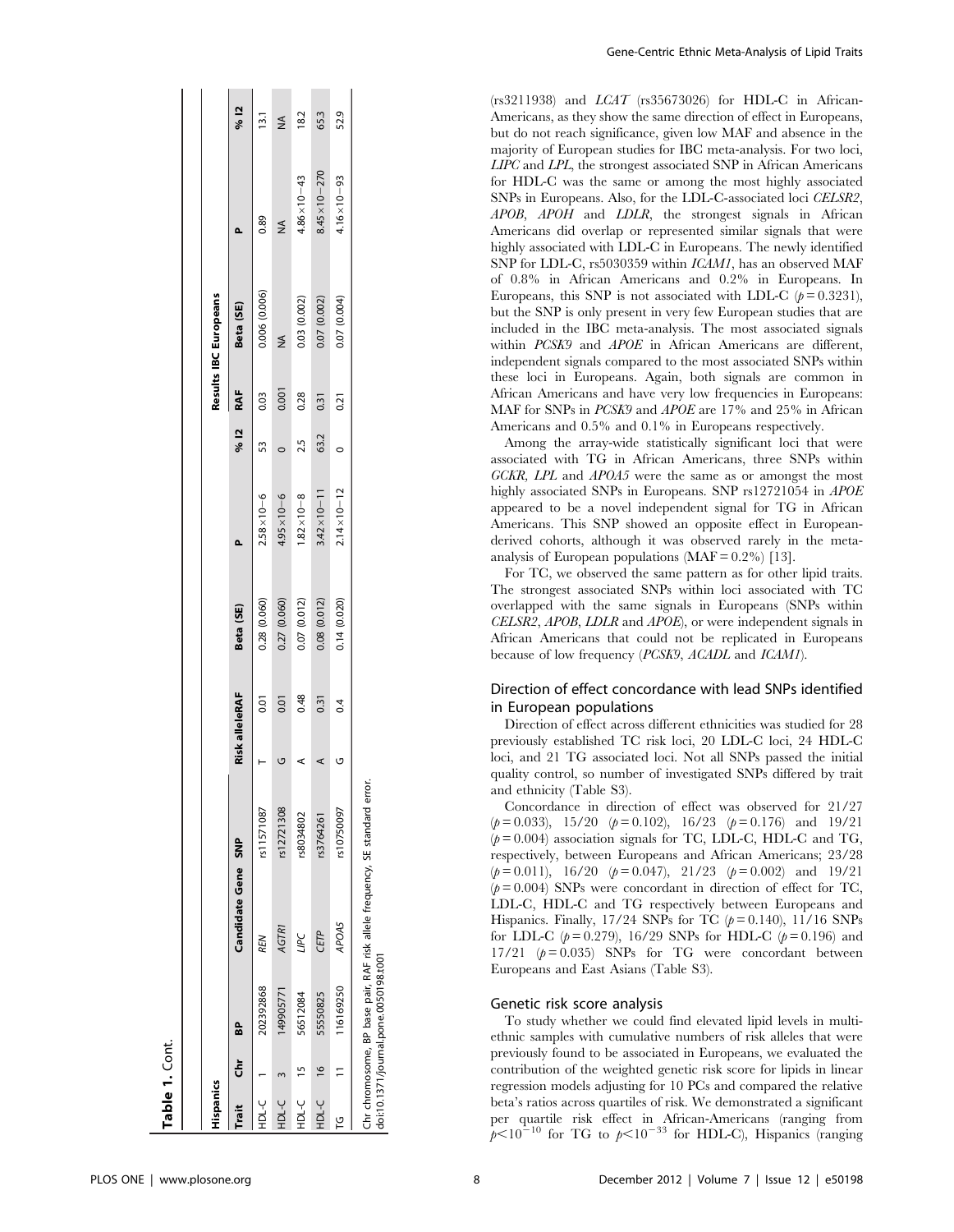Table 2. Loci with significant evidence of independent lipid association signals.

|              |             |                      |                |          |                           |       | Original signal                     |                                                    | Second signal                                                        |                       | Third signal  |                                           |                     |
|--------------|-------------|----------------------|----------------|----------|---------------------------|-------|-------------------------------------|----------------------------------------------------|----------------------------------------------------------------------|-----------------------|---------------|-------------------------------------------|---------------------|
| <b>Trait</b> | Gene SNP    |                      | Chr BP         |          | <b>Risk</b><br>Allele RAF |       | Beta (SE) $P$                       |                                                    | Beta (SE)                                                            | $\mathsf{P}$          | Beta (SE) $P$ |                                           | r2 with<br>lead SNP |
| TC           | LDLR        | rs6511720            | 19             | 11063306 | G                         | 0.86  |                                     | $0.18(0.024)$ 1.39 $\times$ 10 - 13                |                                                                      |                       |               |                                           |                     |
|              |             | rs17242787 19        |                | 11063460 | $\mathsf{T}$              | 0.98  |                                     | $0.35(0.059)$ 4.67 $\times$ 10-9 0.37 (0.059)      |                                                                      | $2.44 \times 10 - 10$ |               |                                           | 0.004               |
|              |             | APOE rs389261        | 19             | 50112183 | A                         | 0.25  |                                     | $0.13$ (0.0120) $2.07 \times 10 - 11$              |                                                                      |                       |               |                                           |                     |
|              |             | rs283813             | 19             | 50081014 | $\mathsf{T}$              | 0.67  |                                     | $0.09$ (0.018) $3.60 \times 10 - 7$ 0.09 (0.018)   |                                                                      | $1.30 \times 10 - 6$  |               |                                           | 0.001               |
|              |             | rs12721054 19        |                | 50114427 | A                         | 0.88  | $0.15(0.027)$ 4.75 $\times$ 10 - 8  |                                                    |                                                                      |                       |               | $0.10$ (0.027) $1.85 \times 10 - 4$ 0.025 |                     |
|              |             | PCSK9 rs11806638 1   |                | 55290748 | C                         | 0.68  | $0.11(0.018)$ 1.99 × 10 - 9         |                                                    |                                                                      |                       |               |                                           |                     |
|              |             | rs505151             | $\mathbf{1}$   | 55301775 | G                         | 0.24  |                                     |                                                    | 0.11 (0.019) $7.50 \times 10 - 9$ 0.09 (0.0120) $9.78 \times 10 - 6$ |                       |               |                                           | 0.085               |
|              | <b>APOB</b> | rs12720826 2         |                | 21119200 | $\mathsf{T}$              | 0.87  | $0.13(0.025)$ 7.84 $\times$ 10 - 8  |                                                    |                                                                      |                       |               |                                           |                     |
|              |             | rs562338             | $\overline{2}$ | 21141826 | G                         | 0.4   |                                     | $0.09$ (0.017) $2.00 \times 10 - 7$ 0.07 (0.018)   |                                                                      | $1.20 \times 10 - 4$  |               |                                           | 0.054               |
| LDL-C        | <b>APOE</b> | rs389261             | 19             | 50112183 | A                         | 0.25  |                                     | $0.14(0.020)$ $1.03 \times 10 - 12$                |                                                                      |                       |               |                                           |                     |
|              |             | rs283813             | 19             | 50081014 | T                         | 0.67  |                                     | $0.12$ (0.018) $7.27 \times 10 - 12$ 0.12 (0.018)  |                                                                      | $3.30 \times 10 - 11$ |               |                                           | 0.001               |
|              |             | rs166907             | 19             | 50078695 | G                         | 0.12  | $0.08$ (0.026) $2.92 \times 10 - 3$ |                                                    |                                                                      |                       |               | $0.16(0.031)$ $1.96 \times 10 - 7$ 0.001  |                     |
|              | PCSK9       | rs11800231 1         |                | 55290528 | G                         | 0.82  |                                     | $0.14(0.022)$ $1.02 \times 10 - 10$                |                                                                      |                       |               |                                           |                     |
|              |             | rs505151             | $\mathbf{1}$   | 55301775 | G                         | 0.24  |                                     | $0.12$ (0.019) $1.91 \times 10 - 10$ 0.10 (0.020)  |                                                                      | $2.15 \times 10 - 7$  |               |                                           | 0.12                |
|              |             | rs1165287            | $\mathbf{1}$   | 55292800 | A                         | 0.25  | 0.09(0.02)                          | $7.42 \times 10 - 6$                               |                                                                      |                       |               | $0.08$ (0.021) $1.17 \times 10 - 4$ 0.08  |                     |
|              | <b>LDLR</b> | rs17248720 19        |                | 11059187 | C                         | 0.73  |                                     | $0.11(0.019)$ $7.13 \times 10 - 10$                |                                                                      |                       |               |                                           |                     |
|              |             | rs6511720            | 19             | 11063306 | T                         | 0.86  |                                     | $0.19(0.024)$ 7.91 $\times$ 10 - 15 0.15 $(0.030)$ |                                                                      | $2.93 \times 10 - 7$  |               |                                           | 0.251               |
|              |             | rs17242787 19        |                | 11063460 | $\mathsf{T}$              | 0.98  | 0.31(0.06)                          | $1.76 \times 10 - 7$                               |                                                                      |                       |               | 0.33 (0.062) $8.12 \times 10 - 8$ 0.071   |                     |
|              | APOB        | rs562338             | 2              | 21119200 | G                         | 0.4   | 0.09 (0.017) $6.54 \times 10 - 8$   |                                                    |                                                                      |                       |               |                                           |                     |
|              |             | rs12720826 2         |                | 21119200 | $\mathsf{T}$              | 0.87  |                                     | $0.13$ (0.025) $7.84 \times 10 - 8$ 0.11 (0.026)   |                                                                      | $1.30 \times 10 - 4$  |               |                                           | 0.054               |
| HDL-C        | <b>CETP</b> | rs17231520 16        |                | 55553328 | A                         | 0.07  |                                     | $0.19(0.013)$ $2.03 \times 10 - 46$                |                                                                      |                       |               |                                           |                     |
|              |             | rs4783961            | 16             | 55552395 | A                         | 0.44  |                                     | $0.09(0.007)$ 6.08 × 10 - 40 0.06 (0.007)          |                                                                      | $2.83 \times 10 - 20$ |               |                                           | 0.165               |
|              |             | rs7499892            | 16             | 55564091 | C                         | 0.62  |                                     | $0.07$ (0.007) $7.27 \times 10 - 24$               |                                                                      |                       |               | $0.04$ (0.006) $6.40 \times 10 - 9$ 0.078 |                     |
|              | LPL         | rs13702              | 8              | 19868772 | $\mathsf{C}$              | 0.51  | $0.04$ (0.007) $1.34 \times 10 - 9$ |                                                    |                                                                      |                       |               |                                           |                     |
|              |             | rs3289               | 8              | 19867472 | $\mathsf{T}$              | 0.93  |                                     |                                                    | $0.07(0.013)$ $5.07 \times 10 - 8$ 0.06 (0.013)                      | $2.70 \times 10 - 5$  |               |                                           | 0.047               |
|              | CD36        | rs3211938            | $\overline{7}$ | 80138385 | G                         | 0.09  | $0.06(0.012)$ 3.09 $\times$ 10 - 7  |                                                    |                                                                      |                       |               |                                           |                     |
|              |             | rs3211849            | $\overline{7}$ | 80121259 | G                         | 0.54  |                                     | $0.02$ (0.007) $5.50 \times 10 - 3$ 0.03 (0.007)   |                                                                      | $1.33 \times 10 - 5$  |               |                                           | 0.118               |
|              | <b>LCAT</b> | TRADD/ rs35673026 16 |                | 66534352 | $\mathsf{T}$              | 0.004 | $0.28(0.059)$ 2.40 $\times$ 10 - 6  |                                                    |                                                                      |                       |               |                                           |                     |
|              |             | rs2233455            | 16             | 65765434 | T                         | 0.29  |                                     | $0.03$ (0.007) $3.72 \times 10 - 6$ 0.03 (0.007)   |                                                                      | $2.78 \times 10 - 6$  |               |                                           | $\mathbf 0$         |
| TG           | <b>APOE</b> | APOC1/ rs12721054 19 |                | 50114427 | $\overline{A}$            | 0.89  |                                     | $0.12$ (0.013) $1.01 \times 10 - 21$               |                                                                      |                       |               |                                           |                     |
|              |             | rs7258987            | 19             | 50124360 | $\mathsf{T}$              | 0.03  |                                     | $0.11$ (0.024) $2.14 \times 10 - 6$ 0.11 (0.024)   |                                                                      | $3.42 \times 10 - 6$  |               |                                           | 0.003               |
|              | LPL         | rs328                | 8              | 19864004 | C                         | 0.93  | $0.08$ (0.016) $1.74 \times 10 - 7$ |                                                    |                                                                      |                       |               |                                           |                     |
|              |             | rs3289               | 8              | 19867472 | G                         | 0.07  |                                     | $0.08(0.016)$ $2.82 \times 10 - 6$ 0.07 (0.016)    |                                                                      | $1.52 \times 10 - 5$  |               |                                           | 0.003               |

Chr chromosome, BP base pair, RAF risk allele frequency, SE standard error.

doi:10.1371/journal.pone.0050198.t002

from  $p<10^{-1}$  for LDL-C to  $p<10^{-23}$  for TC) and East Asians (ranging from  $p<0.02$  for HDL-C to  $p<10^{-6}$  for TG) (see Table 4). Quartiles based on weighted risk alleles and lipid level distribution for each ethnicity is shown in Figure S1.

#### **Discussion**

The current study reports a meta-analysis of lipid association studies in African Americans, Hispanics and East Asians using the IBC array, and has identified two novel loci associated with TC and LDL-C levels (rs5030359 in ICAM1) and HDL-C levels (rs3211938 in CD36) in African Americans. Additionally, we have uncovered multiple independent association signals within established lipid loci, demonstrating the value of dense SNP genotyping to uncover genetic variation associated with lipid levels. Furthermore, we have evaluated the impact of established SNPs, previously associated with lipids in Europeans populations, on lipid levels in three additional populations, showing that many known association signals for lipids span across ethnicities.

# CD36

This study shows association between the nonsense coding variant rs3211938-G in CD36 and HDL-C levels at conventional genome-wide significance for African Americans ( $p \le 5 \times 10^{-9}$ ). This SNP has previously been reported to be associated with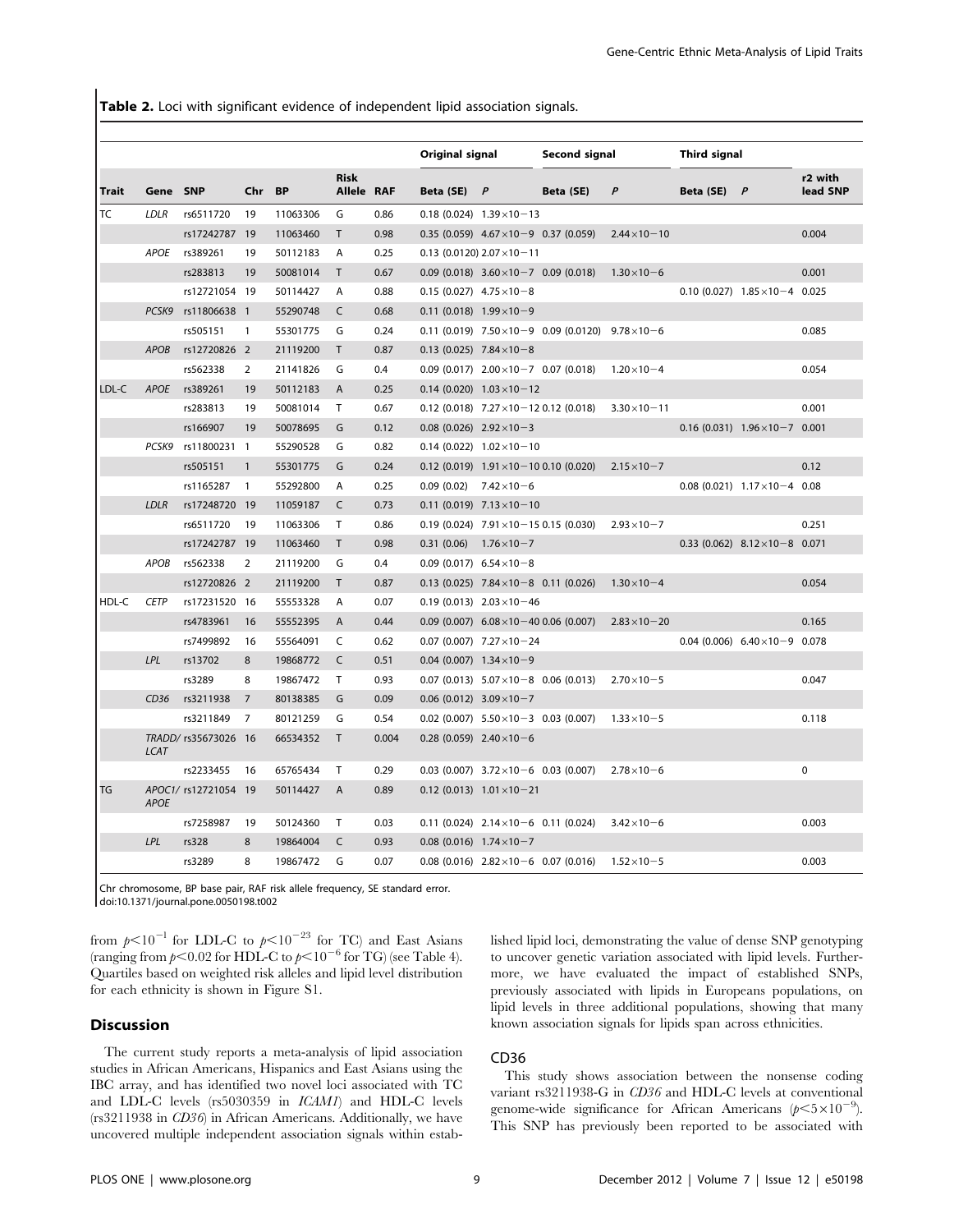| Novel loci   |                                                                                        |            |                |       | Discovery Set (N = 7,657) |                       | Replication Set (N = 7,000) |                       | Combined Set $(N = 14,657)$ |                       |
|--------------|----------------------------------------------------------------------------------------|------------|----------------|-------|---------------------------|-----------------------|-----------------------------|-----------------------|-----------------------------|-----------------------|
| Trait        | Candidate<br>Gene                                                                      | <b>SNP</b> | Risk alleleRAF |       | Beta (SE)                 | ۵                     | Beta (SE)                   | Δ.                    | Beta (SE)                   | ۵                     |
| ٢            | <b>ACADL</b>                                                                           | rs6739874  |                | 0.05  | 0.17 (0.038)              | $4.65 \times 10 - 6$  | 0.01 (0.043)                | 0.86                  | 0.11 (0.029)                | $1.72 \times 10 - 4$  |
|              | ICAM1                                                                                  | rs5030359  | U              | 0.99  | 0.57 (0.098)              | $5.22 \times 10 - 9$  | 0.48 (0.295)                | 0.10                  | 0.44(0.095)                 | $4.33 \times 10 - 6$  |
| 다.<br>그      | ICAM1                                                                                  | rs5030359  | ৩              | 0.99  | 0.51 (0.096)              | $1.09 \times 10 - 7$  | 0.47 (0.264)                | 0.08                  | 0.40 (0.089)                | $8.74 \times 10 - 6$  |
| у-IGH        | CD36                                                                                   | rs3211938  | U              | 0.09  | 0.06(0.012)               | $3.09 \times 10 - 7$  | 0.06(0.013)                 | $3.12 \times 10 - 6$  | $(600.0)$ 90.0              | $3.49 \times 10 - 12$ |
|              | unidentified signals in previously known loci                                          |            |                |       | Discovery Set (N = 7,657) |                       | Replication Set (N = 7,000) |                       | Combined Set (N = 14,657)   |                       |
|              | Candidate                                                                              |            |                |       |                           |                       |                             |                       |                             |                       |
| Trait        | Gene                                                                                   | <b>SNP</b> | Risk alleleRAF |       | Beta (SE)                 | Δ.                    | Beta (SE)                   | Δ.                    | Beta (SE)                   | Δ.                    |
| ۲C           | PCSK9                                                                                  | rs11806638 | U              | 0.68  | 0.11 (0.018)              | $6 - 01 \times 66$ .  | 0.15 (0.029)                | $3.78 \times 10 - 7$  | 0.12(0.016)                 | $2.38 \times 10 - 14$ |
| <b>LDL-C</b> | APOE                                                                                   | rs389261   | ⋖              | 0.25  | 0.14 (0.020)              | $1.03 \times 10 - 12$ | 0.13 (0.028)                | $4.43 \times 10 - 6$  | 0.14(0.016)                 | $1.70 \times 10 - 17$ |
| Ч-С          | CETP                                                                                   | rs17231520 | ⋖              | 0.07  | 0.19 (0.013)              | $2.03 \times 10 - 46$ | 0.18 (0.021)                | $2.35 \times 10 - 17$ | 0.18 (0.011)                | $1.70 \times 10 - 62$ |
| у-с<br>Д     | LCAT                                                                                   | rs35673026 |                | 0.005 | 0.28 (0.059)              | $2.40 \times 10 - 6$  | 0.05(0.12)                  | 0.71                  | 0.24 (0.053)                | $9.06 \times 10 - 6$  |
| 51           | APOE                                                                                   | rs12721054 | ⋖              | 0.89  | 0.12 (0.013)              | $1.01 \times 10 - 21$ | 0.05 (0.008)                | $4.71 \times 10 - 13$ | 0.07 (0.007)                | $1.31 \times 10 - 28$ |
|              | RAF risk allele frequency, SE standard error.<br>doi:10.1371/journal.pone.0050198.t003 |            |                |       |                           |                       |                             |                       |                             |                       |

Table 3. Replication results of nine signals in 7,000 African Americans. Table 3. Replication results of nine signals in 7,000 African Americans.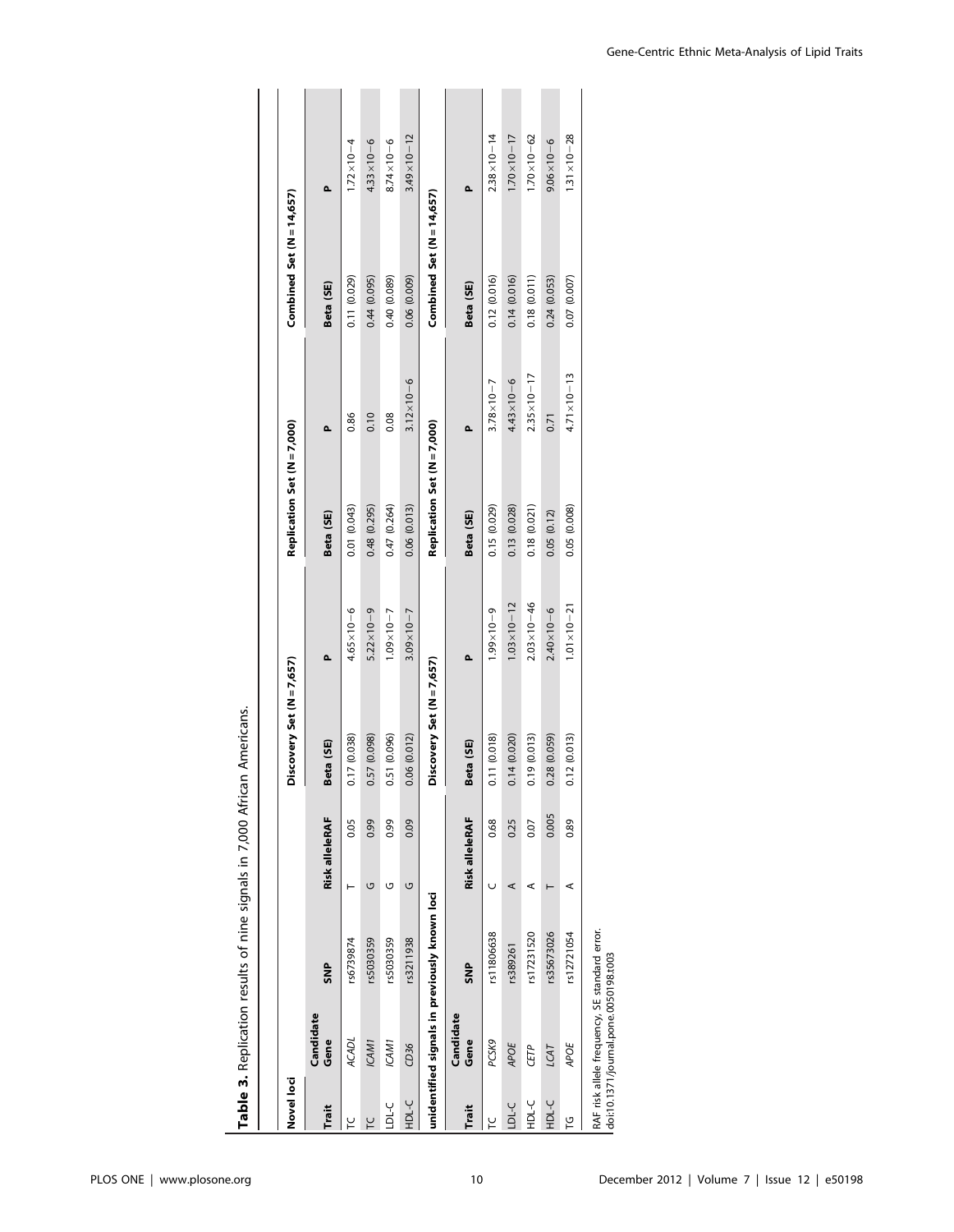Table 4. Risk score analysis of lipid profile in multiethnic populations, using weighted score of known lipid SNPs.

| <b>African Americans</b>  |                       |                       |                       |                       |
|---------------------------|-----------------------|-----------------------|-----------------------|-----------------------|
| <b>Trait</b>              | <b>TC</b>             | LDL-C                 | HDL-C                 | TG                    |
| Beta (SE)                 | 0.12(0.011)           | 0.08(0.01)            | 0.05(0.004)           | 0.02(0.004)           |
| P                         | $7.57 \times 10 - 23$ | $5.45 \times 10 - 15$ | $3.13 \times 10 - 33$ | $4.83 \times 10 - 10$ |
| Quartiles of Risk Alleles |                       |                       |                       |                       |
| Q1 Beta (SE)              | ref                   | ref                   | ref                   | ref                   |
| Q2 BETA (SE)              | 0.12(0.034)           | 0.12(0.033)           | 0.05(0.014)           | 0.06(0.017)           |
| P                         | $2.99 \times 10 - 04$ | $3.07 \times 10 - 04$ | $1.23 \times 10 - 04$ | $8.04 \times 10 - 04$ |
| Q3 BETA (SE)              | 0.25(0.035)           | 0.16(0.034)           | 0.10(0.014)           | 0.05(0.017)           |
| P                         | $1.88 \times 10 - 12$ | $1.88 \times 10 - 06$ | $2.45 \times 10 - 12$ | $2.62 \times 10 - 03$ |
| Q4 BETA (SE)              | 0.33(0.036)           | 0.26(0.034)           | 0.16(0.013)           | 0.12(0.017)           |
| P                         | $1.98 \times 10 - 20$ | $7.87 \times 10 - 15$ | $6.73 \times 10 - 32$ | $3.37 \times 10 - 13$ |
| <b>Hispanics</b>          |                       |                       |                       |                       |
| Trait                     | TC                    | LDL-C                 | HDL-C                 | TG                    |
| Beta (SE)                 | 0.17(0.017)           | 0.08(0.015)           | 0.07(0.009)           | 0.07(0.009)           |
| P                         | $2.16 \times 10 - 23$ | $2.07 \times 10 - 07$ | $4.43 \times 10 - 14$ | $4.43 \times 10 - 14$ |
| Quartiles of Risk Alleles |                       |                       |                       |                       |
| Q1 Beta (SE)              | ref                   | ref                   | ref                   | ref                   |
| Q2 BETA (SE)              | 0.09(0.063)           | 0.06(0.046)           | 0.06(0.019)           | 0.05(0.036)           |
| P                         | 0.15                  | 0.19                  | 0.005                 | 0.15                  |
| Q3 BETA (SE)              | 0.26(0.063)           | 0.09(0.048)           | 0.08(0.02)            | 0.02(0.033)           |
| P                         | $2.78 \times 10 - 05$ | 0.06                  | $9.65 \times 10 - 05$ | 0.56                  |
| Q4 BETA (SE)              | 0.47(0.056)           | 0.24(0.047)           | 0.166                 | 0.18(0.034)           |
| P                         | $6.42 \times 10 - 17$ | $2.65 \times 10 - 07$ | $3.42 \times 10 - 16$ | $2.68 \times 10 - 07$ |
| <b>East Asians</b>        |                       |                       |                       |                       |
| Trait                     | <b>TC</b>             | LDL-C                 | HDL-C                 | TG                    |
| Beta (SE)                 | 0.0642 (0.0288)       | 0.0137(0.0272)        | 0.105(0.044)          | 0.088(0.0186)         |
| P                         | 0.03                  | 0.62                  | 0.02                  | $2.29 \times 10 - 06$ |
| Quartiles of Risk Alleles |                       |                       |                       |                       |
| Q1 Beta (SE)              | ref                   | ref                   | ref                   | ref                   |
| Q2 BETA (SE)              | 0.32(0.097)           | $-0.03(0.084)$        | 0.09(0.039)           | 0.08(0.059)           |
| P                         | $8.37 \times 10 - 04$ | 0.74                  | 0.02                  | 0.17                  |
| Q3 BETA (SE)              | 0.22(0.094)           | $-0.08(0.092)$        | 0.13(0.038)           | 0.10(0.063)           |
| P                         | 0.02                  | 0.37                  | $6.82 \times 10 - 04$ | 0.1                   |
| Q4 BETA (SE)              | 0.25(0.092)           | 0.05(0.085)           | 0.19(0.039)           | 0.27(0.058)           |
| P                         | 0.007                 | 0.53                  | $2.27 \times 10 - 06$ | $2.39 \times 10 - 06$ |

ref reference group, SE standard error.

doi:10.1371/journal.pone.0050198.t004

increased HDL-C levels  $(p= 0.00018)$ , decreased TG levels  $(p= 0.0059)$  and protection against metabolic syndrome  $(p= 0.0012)$  in a candidate gene study including 2,020 African Americans that did not overlap with samples in our meta-analyses [25]. Also, a variant within CD36 was associated with LDL levels in two small studies [26,27]. The CD36 finding is present in an accompanying paper [52] from the wider NHLBI CARe lipid studies which essentially uses the same discovery cohorts for African Americans that we present here although our analysis differs in that (a) it screened out related individuals (b) it takes additional covariates into account through the use of the three multivariate models and (c) our analysis filtered more stringently on  $I^2$  and (d) we replicated these findings in additional studies.

CD36, which is present on gustatory, olfactory and intestinal epithelial cells, is involved in the orosensory perception of fatty acids [28,29]. Also, lipid ingestion affects lingual CD36 expression in mice [30]. Therefore, CD36 may influence fat intake, and hence, serum lipid levels. SNPs within CD36, other than the one we found in this study, were linked to obesity in a case-control study [31]. However, this finding could not be replicated in a larger cohort [32]. In mouse models, CD36 deficiency impairs intestinal lipid secretion and results in hypertriglyceridemia [33]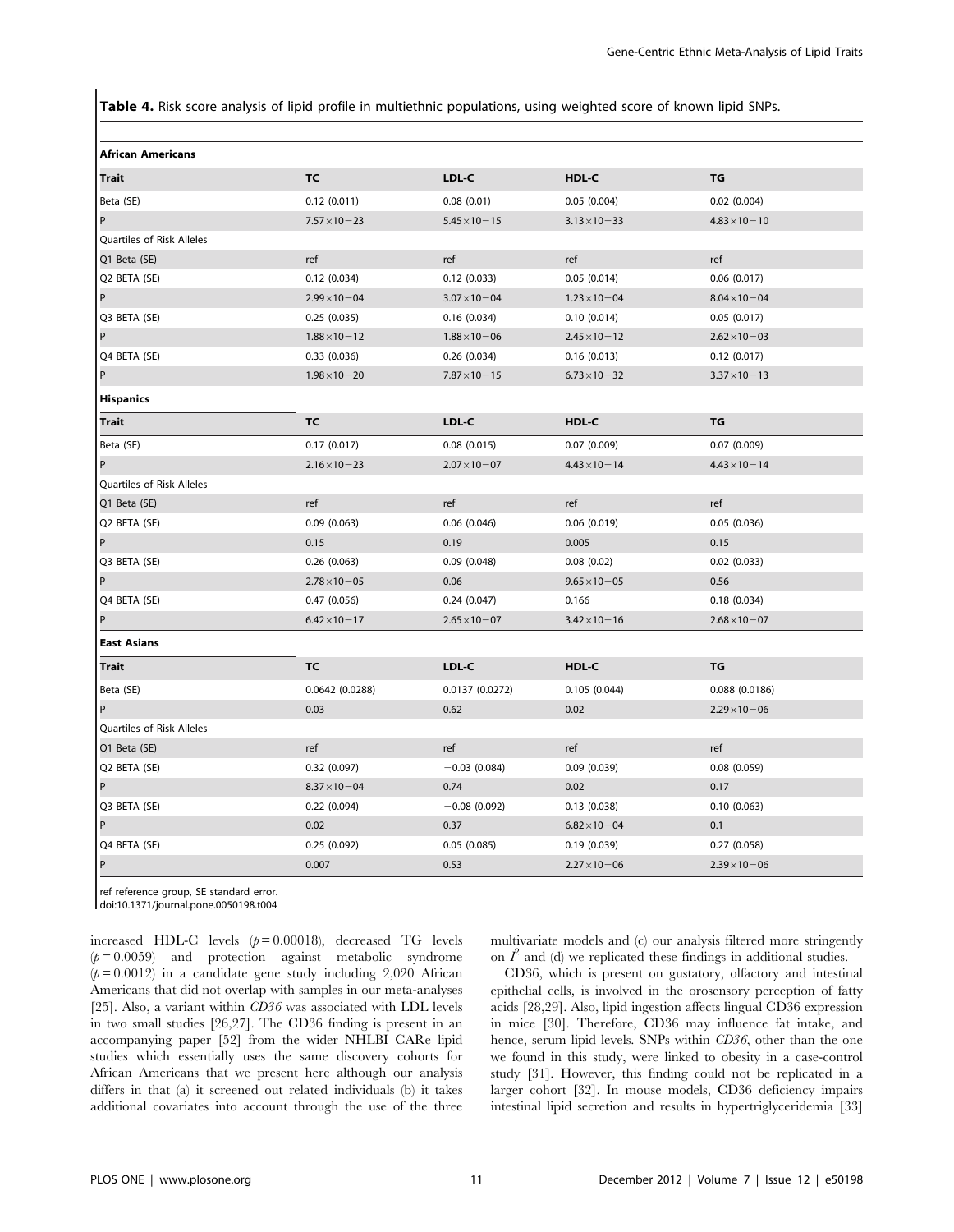and others show that CD36 deficiency rescues lipotoxic cardiomyopathy [34].

CD36 is an integral membrane protein found on the surface of many cell types and binds many ligands including oxidized lipid proteins [35,36], long-chain fatty acids [37] and erythrocytes that are parasitized with the malaria parasite Plasmodium falciparum [38]. The rs3211938-G variant is nearly absent in Europeans and Asians and shows a signature of selection in African Americans and some African populations [39,40]. Additionally, rs3211938-G has been shown in previous studies to be associated with CD36 deficiency and with susceptibility to malaria, although this has not been confirmed in other studies [41,42].

#### ICAM1

The rs5030359 variant in ICAM1, is observed in this study to be associated with TC and LDL-C at conventional genome-wide significance. ICAM1 encodes a cell surface glycoprotein that is typically expressed on endothelial cells and cells of the immune system [43]. However, rs5030359 maps to a gene-dense region (Figure 2b), so it cannot be excluded that there is another gene underlying the signal. The rs5030359 variant is  $\sim800$  kb downstream of a previously identified lipids signal within the LDLR region, but conditional analyses showed that the two loci are independent. Using fine-mapping in non-African populations to point to the most likely gene underlying the signal, is not possible as the SNP is very rare in Europeans, with a MAF of 0.002, and absent in our Hispanic and East Asian populations. Previously, common variants within ICAM1 were found to be associated with soluble ICAM1 (sICAM1) concentrations in Europeans [44,45]. sICAM1 has been associated with several common diseases such as diabetes, heart disease, stroke, and malaria [46,47]. sICAM1 levels were associated with progression of carotid intima media thickness in young adults [48,49] and in asymptomatic dyslipidaemia subjects [50]. Additionally, sICAM1 levels were found to be higher in Europeans than in Africans [49].

# Differences in signals within lipid loci in multiple ethnicities

We were able to use the dense SNP genotyping in loci on the IBC array to analyze and compare lipid-associated loci, particularly between African Americans and Europeans. Our analyses showed multiple examples of signals that were associated with lipid levels in one ethnicity but not another (Table 1).

First, some of the strongest associated SNPs in one ethnicity may be rare or absent in other ethnicities. This is a well-established phenomenon, e.g., truncation mutations in PCSK9 that are of low frequency in African Americans and absent in individuals of European origin, that result in a robust reduction in LDL-C levels and coronary heart disease risk [51,52]. In this study we find that the majority of the observed discrepancies across ethnicities in association of SNPs with lipid traits can be attributed to differences in allele frequency. For example, rs3211938 in CD36 is much more highly associated with HDL-C in African Americans  $(p= 1.8 \times 10^{-11})$  than in Europeans  $(p= 0.08)$  with a large discrepancy in RAFs (7% vs. 0.2%).

In other loci, the strongest associated polymorphisms varied across populations, for example in the BUD13/ZNF259/APOA5 region (Table S3, Figure S2). In theory these regions could be excellent candidates for fine-mapping, but our efforts and association results could not narrow down the loci. When conducting meta-analyses across multiple ethnicities we observed that the stronger p-value association typically tracked with the higher heterogeneity  $I^2$  values (Figure S3). This high  $I^2$  suggests high heterogeneity, but it could also be the effect of low sample

sizes of the combined cohorts (especially for Hispanics and East Asians).

One limitation of this study is the sample size available particularly the Hispanic and the East Asian available samples and this obviously limited our ability to find new signals in these populations and to replicate many previously established lipid signals. Also, not all previously described signals for lipids were present on the IBC array, as the array was designed to densely cover genes regions, rather than the whole genome. However, using this approach we did find signals for lipids that remained uncovered using the genome-wide association approach, as both rs5030359 within ICAM1 and rs3211938 within CD36 were not present on conventional genome-wide arrays.

In conclusion, we performed dense genotyping of  $\sim 2,000$ candidate genes in 7,657 African Americans, 1,315 Hispanics and 841 East Asians using IBC 50K SNP genotyping array and we found and confirmed two novel signals for lipids by replication in 7,000 African Americans. Additionally we evaluated the effect of SNPs established in European populations on lipid levels in multiethnic populations and show that most known lipid association signals span across ethnicities. However, differences between populations, especially differences in allele frequency, can be leveraged to identify novel signals.

# Supporting Information

Figure S1 Quartiles based on the number of weighted risk alleles and lipid level distribution.

(TIF)

Figure S2 Association results of the BUD13/ZNF259/APOA5 regions with TG in multiple ethnicities. Beta's of SNPs are shown in the BUD13/ZN259/APOA5 region from association results in each ethnicity separately.  $-\log P$ -value and  $I^2$  are from multiethnic meta-analyses. Squares mark the strongest association signals per ethnicity. The three independent signals in Europeans are depicted in green, the top signal in African Americans is shown in blue and Hispanics and East Asian meta-analyses results are in red and yellow respectively.



**Figure S3** Correlation between  $-\log P$ -value and  $I^2$  in the BUD13/ZN259/APOA5 region for TG association results. (TIF)

Supporting Information S1 Supplementary acknowledgments. (DOCX)

Table S1 Characteristics of studies contributing to the multiethnic IBC lipids meta-analyses.

(XLSX)

Table S2 Summary statistics for covariates in participating studies providing individual-level data.

(XLSX)

Table S3 Association results for known lipids loci in Europeans, African-Americans, Hispanics and East Asians. (XLSX)

Table S4 Loci associated with lipid traits in individuals of African American, Hispanic and East Asian origin (model 2, model 3). (XLSX)

#### Author Contributions

Conceived and designed the experiments: CCE FWA FD JGW BJK. Performed the experiments: VT EPAvI MBL BAC FC LRY MKW YRL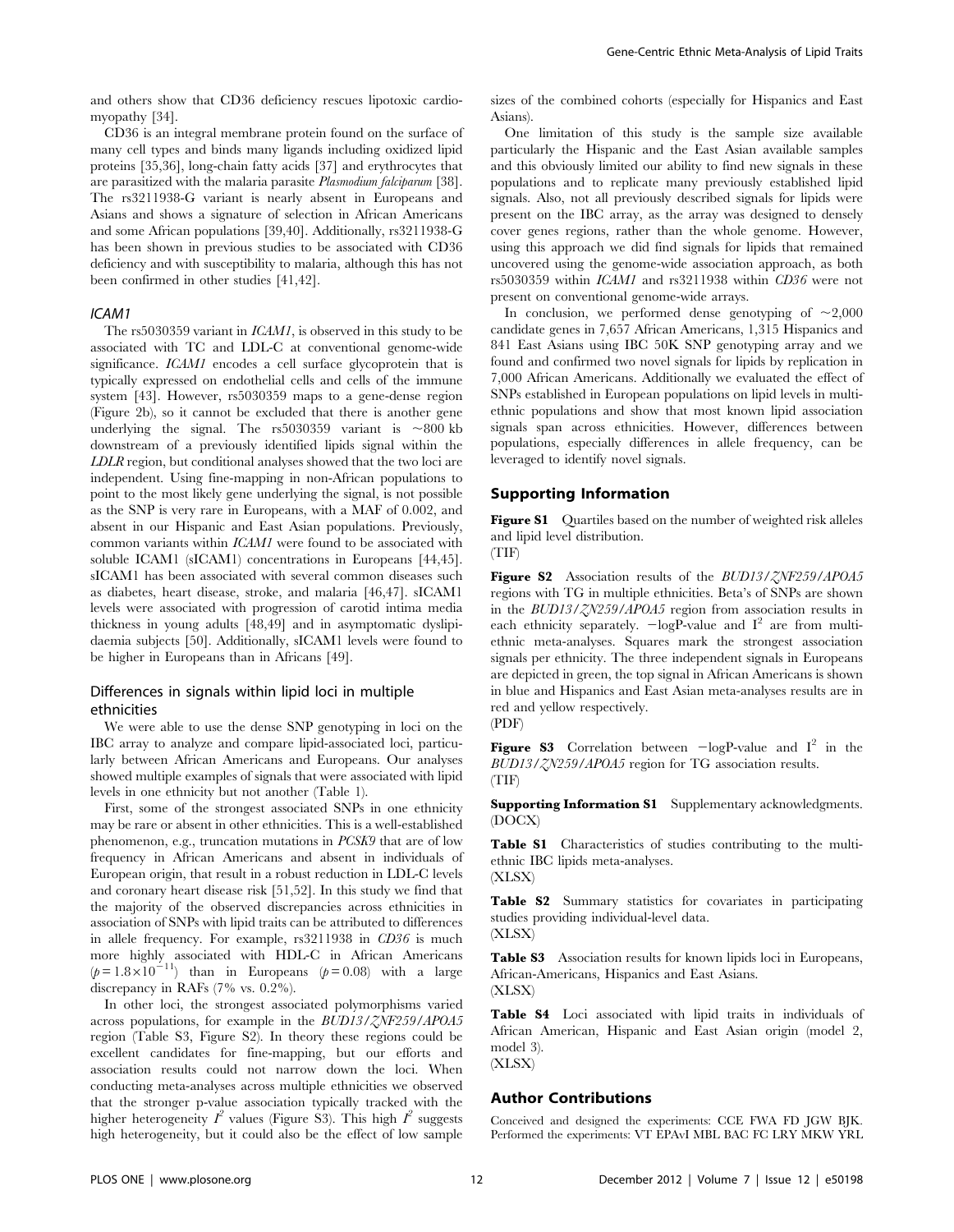BF CMB YDIC WMC LAC YD DD MF MG NG FG TBH CK SBK AL KL YL KM ABN NCOM JO IP WP RS PJS KAV SY SSA DMB BP APR SSR JIR MMS MYT IBB RAH SK MAN DJR HH SS BJK SGB HAT SER SR MC MKE JKF WTG IH VJH MFK MIK XW ABZ.

# References

- 1. Arsenault BJ, Boekholdt SM, Kastelein JJ (2011) Lipid parameters for measuring risk of cardiovascular disease. Nat Rev Cardiol 8: 197–206.
- 2. Heller DA, de Faire U, Pedersen NL, Dahlen G, McClearn GE (1993) Genetic and environmental influences on serum lipid levels in twins. N Engl J Med 328: 1150–1156.
- 3. Teslovich TM, Musunuru K, Smith AV, Edmondson AC, Stylianou IM, et al. (2010) Biological, clinical and population relevance of 95 loci for blood lipids. Nature 466: 707–713.
- 4. Ford ES, Giles WH, Dietz WH (2002) Prevalence of the metabolic syndrome among US adults: findings from the third National Health and Nutrition Examination Survey. JAMA 287: 356–359.
- 5. Park YW, Zhu S, Palaniappan L, Heshka S, Carnethon MR, et al. (2003) The metabolic syndrome: prevalence and associated risk factor findings in the US population from the Third National Health and Nutrition Examination Survey, 1988–1994. Arch Intern Med 163: 427–436.
- 6. Lanktree MB, Anand SS, Yusuf S, Hegele RA (2009) Replication of genetic associations with plasma lipoprotein traits in a multiethnic sample. J Lipid Res 50: 1487–1496.
- 7. Lettre G, Palmer CD, Young T, Ejebe KG, Allayee H, et al. (2011) Genomewide association study of coronary heart disease and its risk factors in 8,090 African Americans: the NHLBI CARe Project. PLoS Genet 7: e1001300.
- 8. Keating BJ, Tischfield S, Murray SS, Bhangale T, Price TS, et al. (2008) Concept, design and implementation of a cardiovascular gene-centric 50 k SNP array for large-scale genomic association studies. PLoS One 3: e3583.
- 9. Consortium IKC (2011) Large-scale gene-centric analysis identifies novel variants for coronary artery disease. PLoS Genet 7: e1002260.
- 10. Fox ER, Young JH, Li Y, Dreisbach AW, Keating BJ, et al. (2011) Association of genetic variation with systolic and diastolic blood pressure among African Americans: the Candidate Gene Association Resource study. Hum Mol Genet 20: 2273–2284.
- 11. Clarke R, Peden JF, Hopewell JC, Kyriakou T, Goel A, et al. (2009) Genetic variants associated with Lp(a) lipoprotein level and coronary disease. N Engl J Med 361: 2518–2528.
- 12. Saxena R, Elbers CC, Guo Y, Peter I, Gaunt TR, et al. (2012) Large-scale genecentric meta-analysis across 39 studies identifies type 2 diabetes loci. Am J Hum Genet 90: 410–425.
- 13. Asselbergs FW, Guo Y, van Iperen EP, Sivapalaratnam S, Tragante V, et al. (2012) Large-Scale Gene-Centric Meta-analysis across 32 Studies Identifies Multiple Lipid Loci. Am J Hum Genet.
- 14. Friedewald WT, Levy RI, Fredrickson DS (1972) Estimation of the concentration of low-density lipoprotein cholesterol in plasma, without use of the preparative ultracentrifuge. Clin Chem 18: 499–502.
- 15. Purcell S, Neale B, Todd-Brown K, Thomas L, Ferreira MA, et al. (2007) PLINK: a tool set for whole-genome association and population-based linkage analyses. Am J Hum Genet 81: 559–575.
- 16. Price AL, Patterson NJ, Plenge RM, Weinblatt ME, Shadick NA, et al. (2006) Principal components analysis corrects for stratification in genome-wide association studies. Nat Genet 38: 904–909.
- 17. Willer CJ, Li Y, Abecasis GR (2010) METAL: fast and efficient meta-analysis of genomewide association scans. Bioinformatics 26: 2190–2191.
- 18. Musunuru K, Lettre G, Young T, Farlow DN, Pirruccello JP, et al. (2010) Candidate gene association resource (CARe): design, methods, and proof of concept. Circ Cardiovasc Genet 3: 267–275.
- 19. Higgins JP, Thompson SG (2002) Quantifying heterogeneity in a meta-analysis. Stat Med 21: 1539–1558.
- 20. Saxena R, Elbers CC, Guo Y, Peter I, Gaunt TR, et al. (2012) Large-Scale Gene-Centric Meta-Analysis across 39 studies Identifies Type 2 Diabetes Loci. Am J Hum Genet
- 21. Asselbergs FWGY, Sivapalaratnam S, van Iperen EP, do O VT, Lanktree MB, et al. (2012) Twenty-three unreported genetic associations with lipid phenotypes: a dense gene-centric meta-analysis in 66,240 individuals across 32 studies. submitted to AJHG.
- 22. Cornelis MC, Qi L, Zhang C, Kraft P, Manson J, et al. (2009) Joint effects of common genetic variants on the risk for type 2 diabetes in U.S. men and women of European ancestry. Ann Intern Med 150: 541–550.
- 23. Waters KM, Stram DO, Hassanein MT, Le Marchand L, Wilkens LR, et al. (2010) Consistent association of type 2 diabetes risk variants found in europeans in diverse racial and ethnic groups. PLoS Genet 6.
- 24. Pulit SL, Voight BF, de Bakker PI (2010) Multiethnic genetic association studies improve power for locus discovery. PLoS One 5: e12600.
- 25. Love-Gregory L, Sherva R, Sun L, Wasson J, Schappe T, et al. (2008) Variants in the CD36 gene associate with the metabolic syndrome and high-density lipoprotein cholesterol. Hum Mol Genet 17: 1695–1704.
- 26. Morii T, Ohno Y, Kato N, Hirose H, Kawabe H, et al. (2009) CD36 single nucleotide polymorphism is associated with variation in low-density lipoproteincholesterol in young Japanese men. Biomarkers 14: 207–212.

Analyzed the data: CCE YG VT BJK. Contributed reagents/materials/ analysis tools: FD FWA FD JGW BJK. Wrote the paper: CCE VT FD FWA FD JGW BJK.

- 27. Goyenechea E, Collins LJ, Parra D, Liu G, Snieder H, et al. (2008) CD36 gene promoter polymorphisms are associated with low density lipoprotein-cholesterol in normal twins and after a low-calorie diet in obese subjects. Twin Res Hum Genet 11: 621–628.
- 28. Gaillard D, Laugerette F, Darcel N, El-Yassimi A, Passilly-Degrace P, et al. (2008) The gustatory pathway is involved in CD36-mediated orosensory perception of long-chain fatty acids in the mouse. FASEB J 22: 1458–1468.
- 29. Laugerette F, Passilly-Degrace P, Patris B, Niot I, Febbraio M, et al. (2005) CD36 involvement in orosensory detection of dietary lipids, spontaneous fat preference, and digestive secretions. J Clin Invest 115: 3177–3184.
- 30. Martin C, Passilly-Degrace P, Gaillard D, Merlin JF, Chevrot M, et al. (2011) The lipid-sensor candidates CD36 and GPR120 are differentially regulated by dietary lipids in mouse taste buds: impact on spontaneous fat preference. PLoS One 6: e24014.
- 31. Bokor S, Legry V, Meirhaeghe A, Ruiz JR, Mauro B, et al. (2010) Singlenucleotide polymorphism of CD36 locus and obesity in European adolescents. Obesity (Silver Spring) 18: 1398–1403.
- 32. Choquet H, Labrune Y, De Graeve F, Hinney A, Hebebrand J, et al. (2011) Lack of association of CD36 SNPs with early onset obesity: a meta-analysis in 9,973 European subjects. Obesity (Silver Spring) 19: 833–839.
- 33. Drover VA, Ajmal M, Nassir F, Davidson NO, Nauli AM, et al. (2005) CD36 deficiency impairs intestinal lipid secretion and clearance of chylomicrons from the blood. J Clin Invest 115: 1290–1297.
- 34. Yang J, Sambandam N, Han X, Gross RW, Courtois M, et al. (2007) CD36 deficiency rescues lipotoxic cardiomyopathy. Circ Res 100: 1208–1217.
- 35. Endemann G, Stanton LW, Madden KS, Bryant CM, White RT, et al. (1993) CD36 is a receptor for oxidized low density lipoprotein. J Biol Chem 268: 11811–11816.
- 36. Calvo D, Gomez-Coronado D, Suarez Y, Lasuncion MA, Vega MA (1998) Human CD36 is a high affinity receptor for the native lipoproteins HDL, LDL, and VLDL. J Lipid Res 39: 777–788.
- 37. Abumrad NA, el-Maghrabi MR, Amri EZ, Lopez E, Grimaldi PA (1993) Cloning of a rat adipocyte membrane protein implicated in binding or transport of long-chain fatty acids that is induced during preadipocyte differentiation. Homology with human CD36. J Biol Chem 268: 17665–17668.
- 38. Oquendo P, Hundt E, Lawler J, Seed B (1989) CD36 directly mediates cytoadherence of Plasmodium falciparum parasitized erythrocytes. Cell 58: 95– 101.
- 39. Bhatia G, Patterson N, Pasaniuc B, Zaitlen N, Genovese G, et al. (2011) Genome-wide comparison of African-ancestry populations from CARe and other cohorts reveals signals of natural selection. Am J Hum Genet 89: 368–381.
- 40. Ayodo G, Price AL, Keinan A, Ajwang A, Otieno MF, et al. (2007) Combining evidence of natural selection with association analysis increases power to detect malaria-resistance variants. Am J Hum Genet 81: 234–242.
- 41. Aitman TJ, Cooper LD, Norsworthy PJ, Wahid FN, Gray JK, et al. (2000) Malaria susceptibility and CD36 mutation. Nature 405: 1015–1016.
- 42. Fry AE, Ghansa A, Small KS, Palma A, Auburn S, et al. (2009) Positive selection of a CD36 nonsense variant in sub-Saharan Africa, but no association with severe malaria phenotypes. Hum Mol Genet 18: 2683–2692.
- 43. van de Stolpe A, van der Saag PT (1996) Intercellular adhesion molecule-1. J Mol Med (Berl) 74: 13–33.
- 44. Pare G, Chasman DI, Kellogg M, Zee RY, Rifai N, et al. (2008) Novel association of ABO histo-blood group antigen with soluble ICAM-1: results of a genome-wide association study of 6,578 women. PLoS Genet 4: e1000118.
- 45. Bielinski SJ, Reiner AP, Nickerson D, Carlson C, Bailey KR, et al. (2011) Polymorphisms in the ICAM1 gene predict circulating soluble intercellular adhesion molecule-1(sICAM-1). Atherosclerosis 216: 390–394.
- 46. Ridker PM, Hennekens CH, Roitman-Johnson B, Stampfer MJ, Allen J (1998) Plasma concentration of soluble intercellular adhesion molecule 1 and risks of future myocardial infarction in apparently healthy men. Lancet 351: 88–92.
- 47. Song Y, Manson JE, Tinker L, Rifai N, Cook NR, et al. (2007) Circulating levels of endothelial adhesion molecules and risk of diabetes in an ethnically diverse cohort of women. Diabetes 56: 1898–1904.
- 48. Gross MD, Bielinski SJ, Suarez-Lopez JR, Reiner AP, Bailey K, et al. (2012) Circulating soluble intercellular adhesion molecule 1 and subclinical atherosclerosis: the Coronary Artery Risk Development in Young Adults Study. Clin Chem 58: 411–420.
- 49. Nguyen QM, Srinivasan SR, Xu JH, Chen W, Berenson GS (2010) Distribution and cardiovascular risk correlates of plasma soluble intercellular adhesion molecule-1 levels in asymptomatic young adults from a biracial community: the Bogalusa Heart Study. Ann Epidemiol 20: 53–59.
- 50. Karasek D, Vaverkova H, Frysak Z, Halenka M, Jackuliakova D, et al. (2011) Soluble intercellular cell adhesion molecule-1 and vascular cell adhesion molecule-1 in asymptomatic dyslipidemic subjects. Int Angiol 30: 441–450.